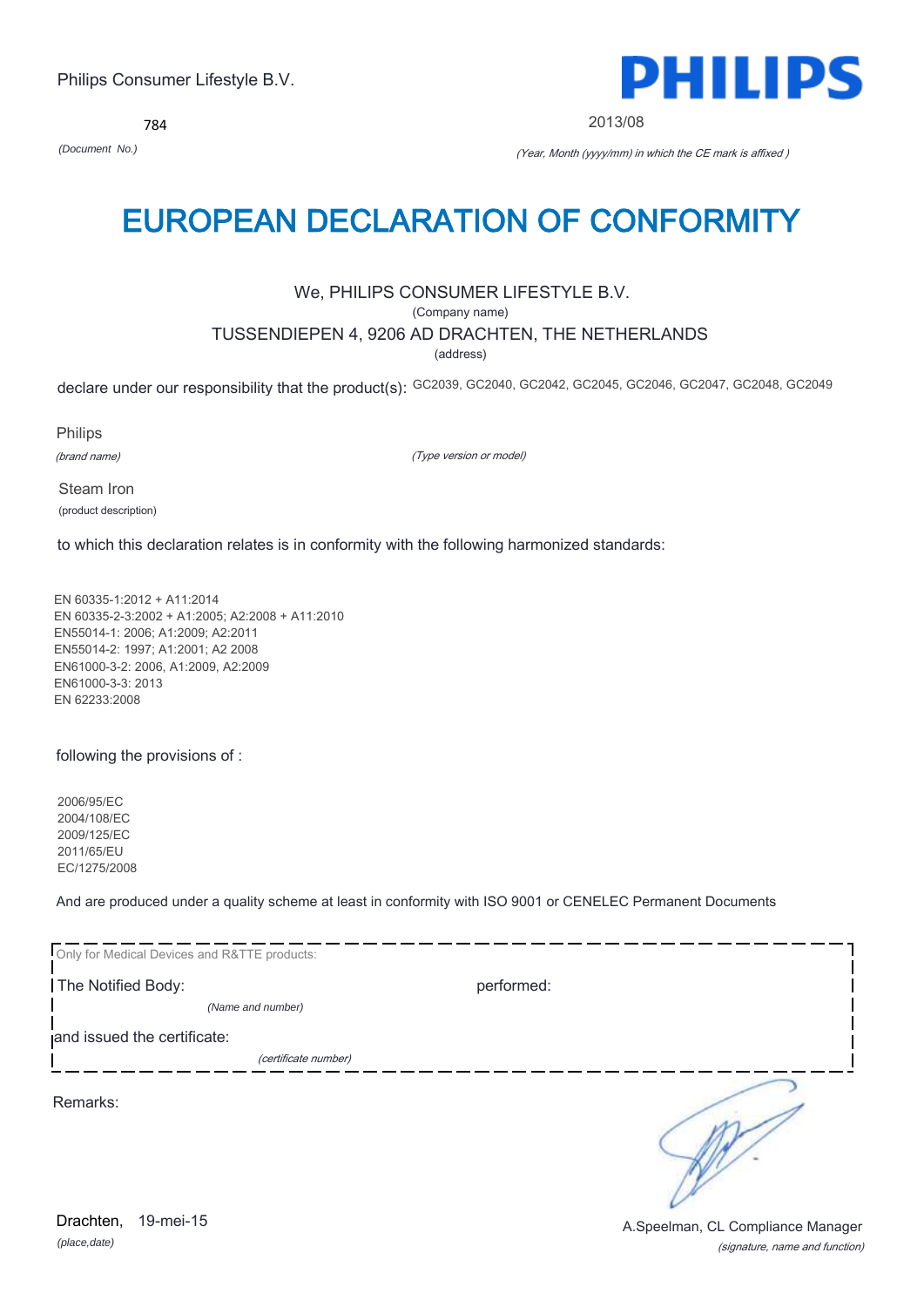784



### 2013/08

*(Document No. /Bericht Nr. )* (Year, Month (yyyy/mm) in which the CE mark is affixed /Jahr der CE Zeichenerteilung )

# EUROPEAN DECLARATION OF CONFORMITY

(EG - Konformitätserklärung)

# We, PHILIPS CONSUMER LIFESTYLE B.V.

(Company name / Name)

## TUSSENDIEPEN 4, 9206 AD DRACHTEN, THE NETHERLANDS

(address / Anschrift)

declare under our responsibility that the product(s) GC2039, GC2040, GC2042, GC2045, GC2046, GC2047, GC2048, GC2049 erklären als Verantwortliche, daß folgende(s) elektrische(n) Produkt(e)

Philips

(brand name, Markenname)

(Type version or model, Typenbezeichnung oder Modell )

Steam Iron (product description, Produktbezeichnung)

to which this declaration relates is in conformity with the following harmonized standards: (auf die sich diese Konformitätserklärung bezieht, allen nachstehenden hamonisierten Normen entspricht.)

EN 60335-1:2012 + A11:2014 EN 60335-2-3:2002 + A1:2005; A2:2008 + A11:2010 EN55014-1: 2006; A1:2009; A2:2011 EN55014-2: 1997; A1:2001; A2 2008 EN61000-3-2: 2006, A1:2009, A2:2009 EN61000-3-3: 2013 EN 62233:2008

## following the provisions of :

(Entsprechend den Bestimmungen der)

2006/95/EC 2004/108/EC 2009/125/EC 2011/65/EU EC/1275/2008

And are produced under a quality scheme at least in conformity with ISO 9001 or CENELEC Permanent Documents (und die gemäß eines Qualitätsystems produziert werden, dass mindestens der ISO 9001 oder CENELEC Permanent Documents entspricht)

| Only for Medical Devices and R&TTE products: |                                         |              |                                                             |
|----------------------------------------------|-----------------------------------------|--------------|-------------------------------------------------------------|
| The Notified Body:                           |                                         | performed:   |                                                             |
| (benannte Stelle)                            | (Name and number/ Name und Kennnummer)  | (ausgeführt) | (description of intervention / Beschreibung des Verfahrens) |
| and issued the certificate:                  |                                         |              |                                                             |
| (und stellen das Zertifikat)                 | (certificate number / Zertifikatnummer) |              |                                                             |
| Remarks:                                     |                                         |              |                                                             |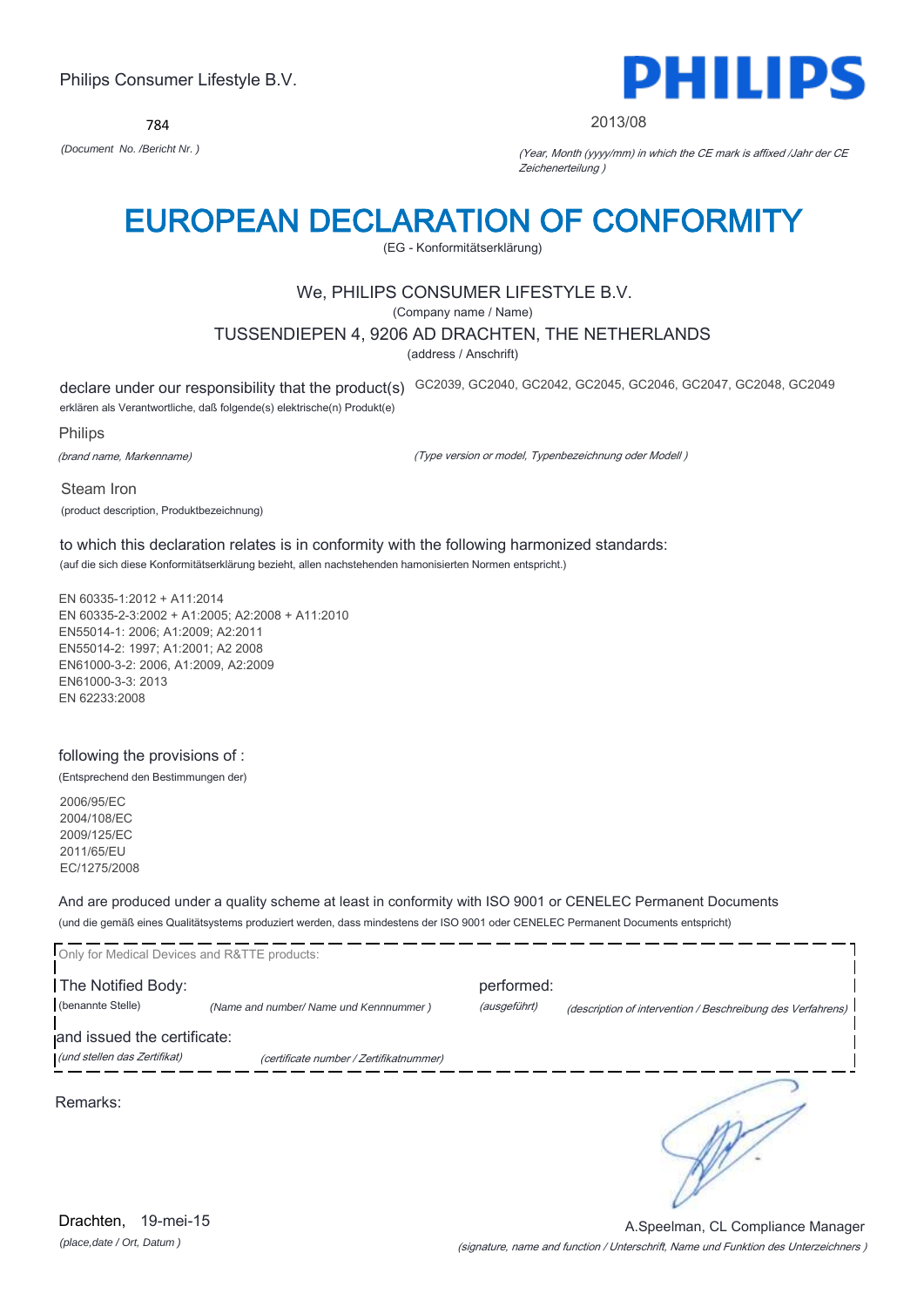784



### 2013/08

*(Document No. / Numéro du document)* (Year, Month (yyyy/mm) in which the CE mark is affixed / Année/mois (aaaa/mm) au cours de laquelle le marquage CE a été apposé)

# EUROPEAN DECLARATION OF CONFORMITY

(DECLARATION DE CONFORMITE CE)

## We, PHILIPS CONSUMER LIFESTYLE B.V.

(Company name / Nom de l'entreprise)

## TUSSENDIEPEN 4, 9206 AD DRACHTEN, THE NETHERLANDS

(address / adresse)

declare under our responsibility that the product(s) GC2039, GC2040, GC2042, GC2045, GC2046, GC2047, GC2048, GC2049

(déclarons sous notre propre responsabilité que le(s) produit(s))

#### Philips

(brand name, nom de la marque)

(Type version or model, référence ou modèle)

Steam Iron (product description, description du produit)

to which this declaration relates is in conformity with the following harmonized standards: (auquel cette déclaration se rapporte, est conforme aux normes harmonisées suivantes)

EN 60335-1:2012 + A11:2014 EN 60335-2-3:2002 + A1:2005; A2:2008 + A11:2010 EN55014-1: 2006; A1:2009; A2:2011 EN55014-2: 1997; A1:2001; A2 2008 EN61000-3-2: 2006, A1:2009, A2:2009 EN61000-3-3: 2013 EN 62233:2008

### following the provisions of :

(conformément aux exigences essentielles et autres dispositions pertinentes de:)

2006/95/EC 2004/108/EC 2009/125/EC 2011/65/EU EC/1275/2008

And are produced under a quality scheme at least in conformity with ISO 9001 or CENELEC Permanent Documents (Et sont fabriqués conformément à une qualité au moins conforme à la norme ISO 9001 ou aux Documents Permanents CENELEC)

| Only for Medical Devices and R&TTE products: |                                             |              |                                                              |
|----------------------------------------------|---------------------------------------------|--------------|--------------------------------------------------------------|
| The Notified Body:                           |                                             | performed:   |                                                              |
| (L'Organisme Notifié)                        | (Name and number/ nom et numéro)            | (a effectué) | (description of intervention / description de 'intervention) |
| and issued the certificate:                  |                                             |              |                                                              |
| (et a délivré le certificat)                 | (certificate number / numéro du certificat) |              |                                                              |
| Remarks:                                     |                                             |              |                                                              |

*(place,date / lieu, date)* Drachten, 19-mei-15

### (signature, name and function / signature, nom et fonction) A.Speelman, CL Compliance Manager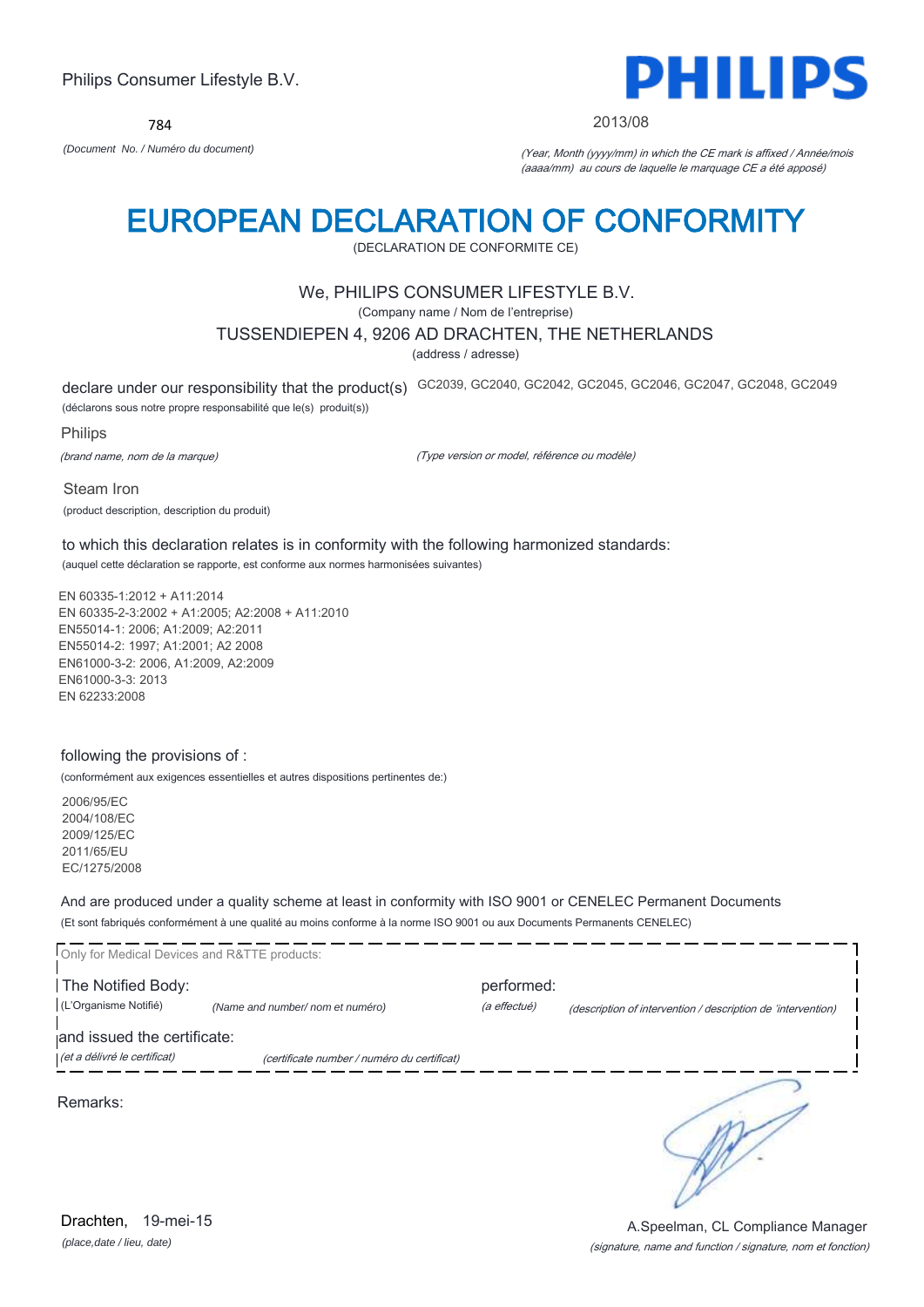

### 2013/08

*(Document No. / Documentnummer)* (Year, Month (yyyy/mm) in which the CE mark is affixed / Jaar, maand waarin de CE markering is uitgegeven)

# EUROPEAN DECLARATION OF CONFORMITY

(Europeese Conformiteitsverklaring)

# We, PHILIPS CONSUMER LIFESTYLE B.V.

(Company name / Bedrijfsnaam)

## TUSSENDIEPEN 4, 9206 AD DRACHTEN, THE NETHERLANDS

(address / adres)

declare under our responsibility that the product(s) GC2039, GC2040, GC2042, GC2045, GC2046, GC2047, GC2048, GC2049

(verklaren dat onder onze verantwoordelijkheid de product(en))

Philips

(brand name, merknaam)

(Type version or model, typenummer of model)

Steam Iron (product description, productbeschrijving)

to which this declaration relates is in conformity with the following harmonized standards: (waar deze verklaring betrekking op heeft voldoen aan de volgende geharmoniseerde standaarden)

EN 60335-1:2012 + A11:2014 EN 60335-2-3:2002 + A1:2005; A2:2008 + A11:2010 EN55014-1: 2006; A1:2009; A2:2011 EN55014-2: 1997; A1:2001; A2 2008 EN61000-3-2: 2006, A1:2009, A2:2009 EN61000-3-3: 2013 EN 62233:2008

## following the provisions of :

(volgens de voorwaarden van:)

2006/95/EC 2004/108/EC 2009/125/EC 2011/65/EU EC/1275/2008

And are produced under a quality scheme at least in conformity with ISO 9001 or CENELEC Permanent Documents (En worden geproduceerd volgens een kwaliteitsprogramma wat minimaal overeenkomt met ISO9001 of de CENELEC permanente documenten)

|                                       | Only for Medical Devices and R&TTE products:      |                                                                            |
|---------------------------------------|---------------------------------------------------|----------------------------------------------------------------------------|
| The Notified Body:                    |                                                   | performed:                                                                 |
| (Notified Body)                       | (Name and number/ Naam en nummer)                 | (heeft uitgevoerd) (description of intervention / uitgevoerd testprotocol) |
| and issued the certificate:           |                                                   |                                                                            |
| (en heeft een certificaat uitgegeven) | (certificate number / nummer van het certificaat) |                                                                            |
|                                       |                                                   |                                                                            |

Remarks:

*(place,date / plaats, datum)* Drachten, 19-mei-15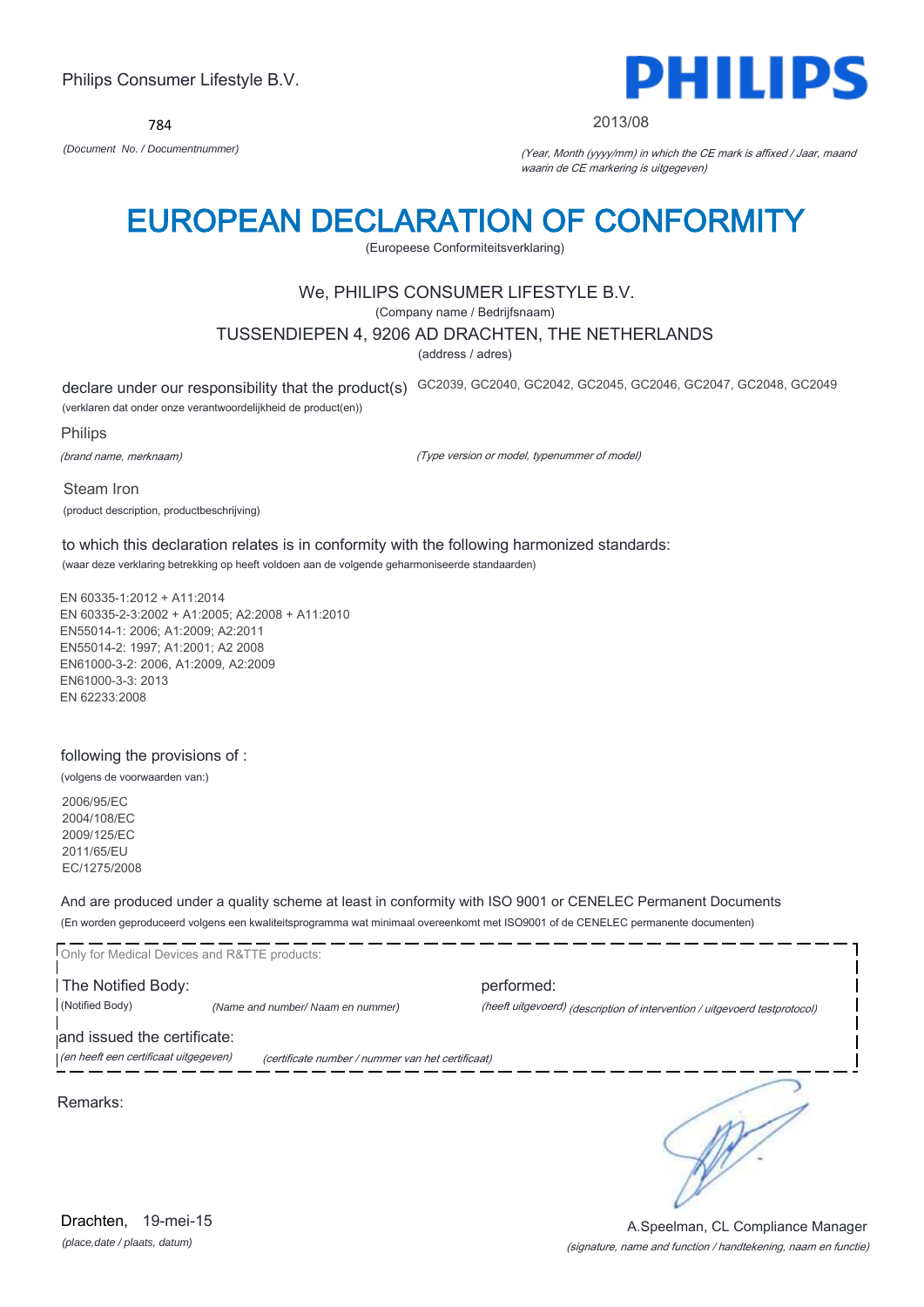784



### 2013/08

*(Document No. / Číslo zprávy)* (Year, Month (yyyy/mm) in which the CE mark is affixed / Rok udělění známky CE)

# EUROPEAN DECLARATION OF CONFORMITY

(Prohlášení o shodě v EU)

# We, PHILIPS CONSUMER LIFESTYLE B.V.

(Company name / Jméno)

## TUSSENDIEPEN 4, 9206 AD DRACHTEN, THE NETHERLANDS

(address / adresa)

declare under our responsibility that the product(s) GC2039, GC2040, GC2042, GC2045, GC2046, GC2047, GC2048, GC2049 (Prohlašujeme na svou odpovědnost, že elektrický výrobek)

Philips

(brand name, značka)

(Type version or model, Typ verze nebo model)

Steam Iron (product description, popis výrobku)

to which this declaration relates is in conformity with the following harmonized standards: (na nějž se toto prohlášení vztahuje, je ve shodě s následujícími harmonizovanými normami:)

EN 60335-1:2012 + A11:2014 EN 60335-2-3:2002 + A1:2005; A2:2008 + A11:2010 EN55014-1: 2006; A1:2009; A2:2011 EN55014-2: 1997; A1:2001; A2 2008 EN61000-3-2: 2006, A1:2009, A2:2009 EN61000-3-3: 2013 EN 62233:2008

### following the provisions of :

(Následovaných ustanoveními Směrnic:)

2006/95/EC 2004/108/EC 2009/125/EC 2011/65/EU EC/1275/2008

And are produced under a quality scheme at least in conformity with ISO 9001 or CENELEC Permanent Documents (A jsou vyráběny v systému řízení kvality minimálně ve shodě s ISO 9001 nebo)

| Only for Medical Devices and R&TTE products: |                                          |            |                                               |
|----------------------------------------------|------------------------------------------|------------|-----------------------------------------------|
| The Notified Body:                           |                                          | performed: |                                               |
| (Kompetentní orgán)                          | (Name and number/ Název a číslo)         | (provedl)  | (description of intervention / popis operace) |
| and issued the certificate:                  |                                          |            |                                               |
| (a vydal certifikát,)                        | (certificate number / číslo certifikátu) |            |                                               |
| Remarks:                                     |                                          |            |                                               |

*(place,date / místo, datum)* Drachten, 19-mei-15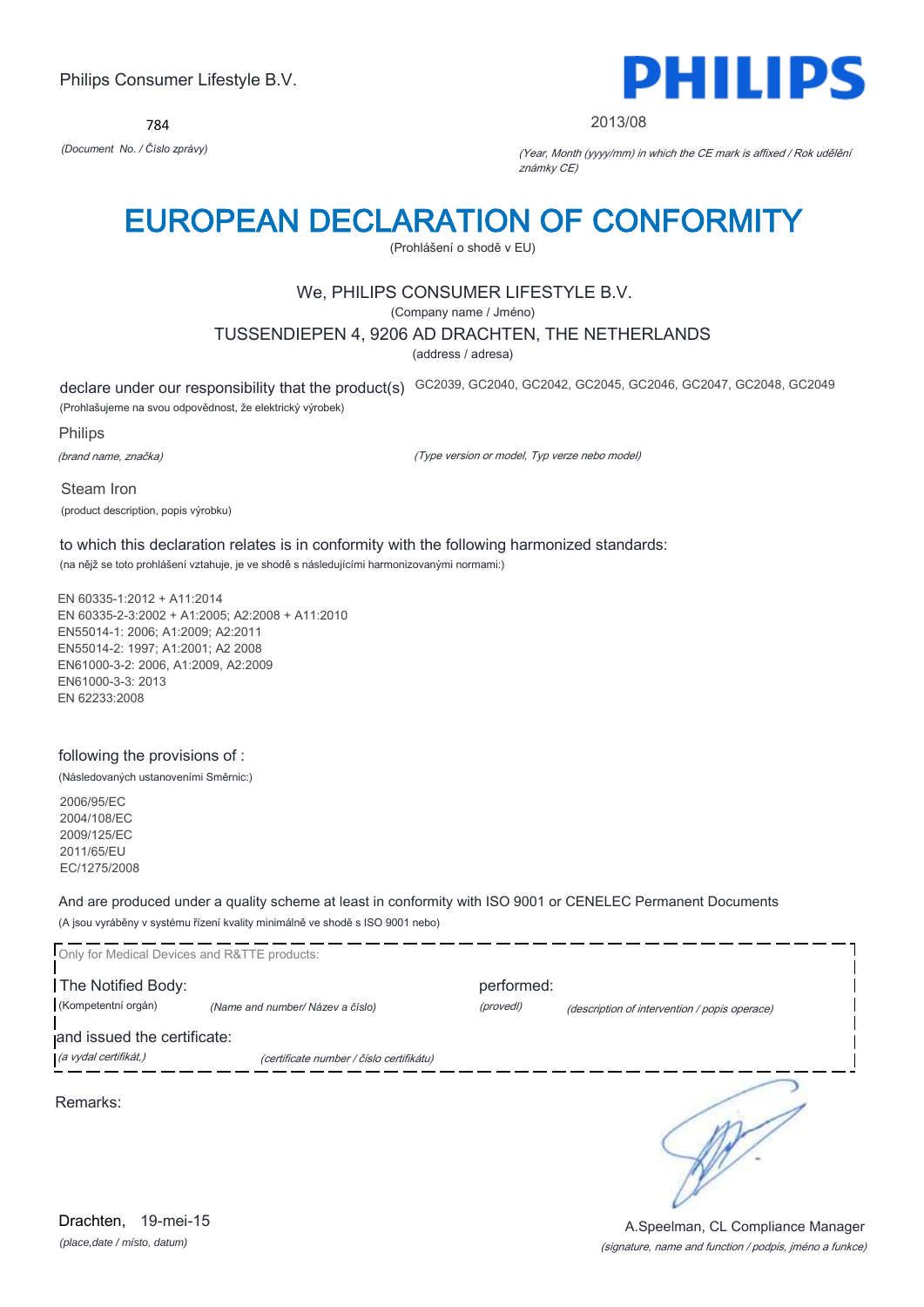

### 2013/08

*(Document No. / Rapportnummer)* (Year, Month (yyyy/mm) in which the CE mark is affixed / Årstal for påhæftning af CE-mærkningen)

# EUROPEAN DECLARATION OF CONFORMITY

(EU KONFORMITETSERKLÆRING)

# We, PHILIPS CONSUMER LIFESTYLE B.V.

(Company name / Virksomhedens navn)

## TUSSENDIEPEN 4, 9206 AD DRACHTEN, THE NETHERLANDS

(address / adresse)

declare under our responsibility that the product(s) GC2039, GC2040, GC2042, GC2045, GC2046, GC2047, GC2048, GC2049 (Erklærer i henhold til vores ansvar, at de(t) elektriske produkt(er))

Philips

(brand name, navn på varemærke)

(Type version or model, type eller model)

Steam Iron (product description, produktbeskrivelse)

to which this declaration relates is in conformity with the following harmonized standards: (til hvilke(t) denne erklæring relaterer sig, er i konformitet med følgende harmoniserede standarder)

EN 60335-1:2012 + A11:2014 EN 60335-2-3:2002 + A1:2005; A2:2008 + A11:2010 EN55014-1: 2006; A1:2009; A2:2011 EN55014-2: 1997; A1:2001; A2 2008 EN61000-3-2: 2006, A1:2009, A2:2009 EN61000-3-3: 2013 EN 62233:2008

## following the provisions of :

(Opfylder de ufravigelige krav og øvrige forskrifter i)

2006/95/EC 2004/108/EC 2009/125/EC 2011/65/EU EC/1275/2008

And are produced under a quality scheme at least in conformity with ISO 9001 or CENELEC Permanent Documents (Og er produceret i en kvalitet, der, som minimum, opfylder kravene i ISO 9001-standarden eller CENELEC's permanente dokumenter)

| Only for Medical Devices and R&TTE products:            |                                         |            |                                                                              |
|---------------------------------------------------------|-----------------------------------------|------------|------------------------------------------------------------------------------|
| The Notified Body:<br>(Det Notificerede Organ)          | (Name and number/ Navn og nummer)       | performed: | (har gennemført) (description of intervention / beskrivelse af intervention) |
| and issued the certificate:<br>(og udstedt erklæringen) | (certificate number / erklæringsnummer) |            |                                                                              |
|                                                         |                                         |            |                                                                              |

Remarks:

*(place,date / sted, dato)* Drachten, 19-mei-15

## (signature, name and function / Signatur, navn og titel) A.Speelman, CL Compliance Manager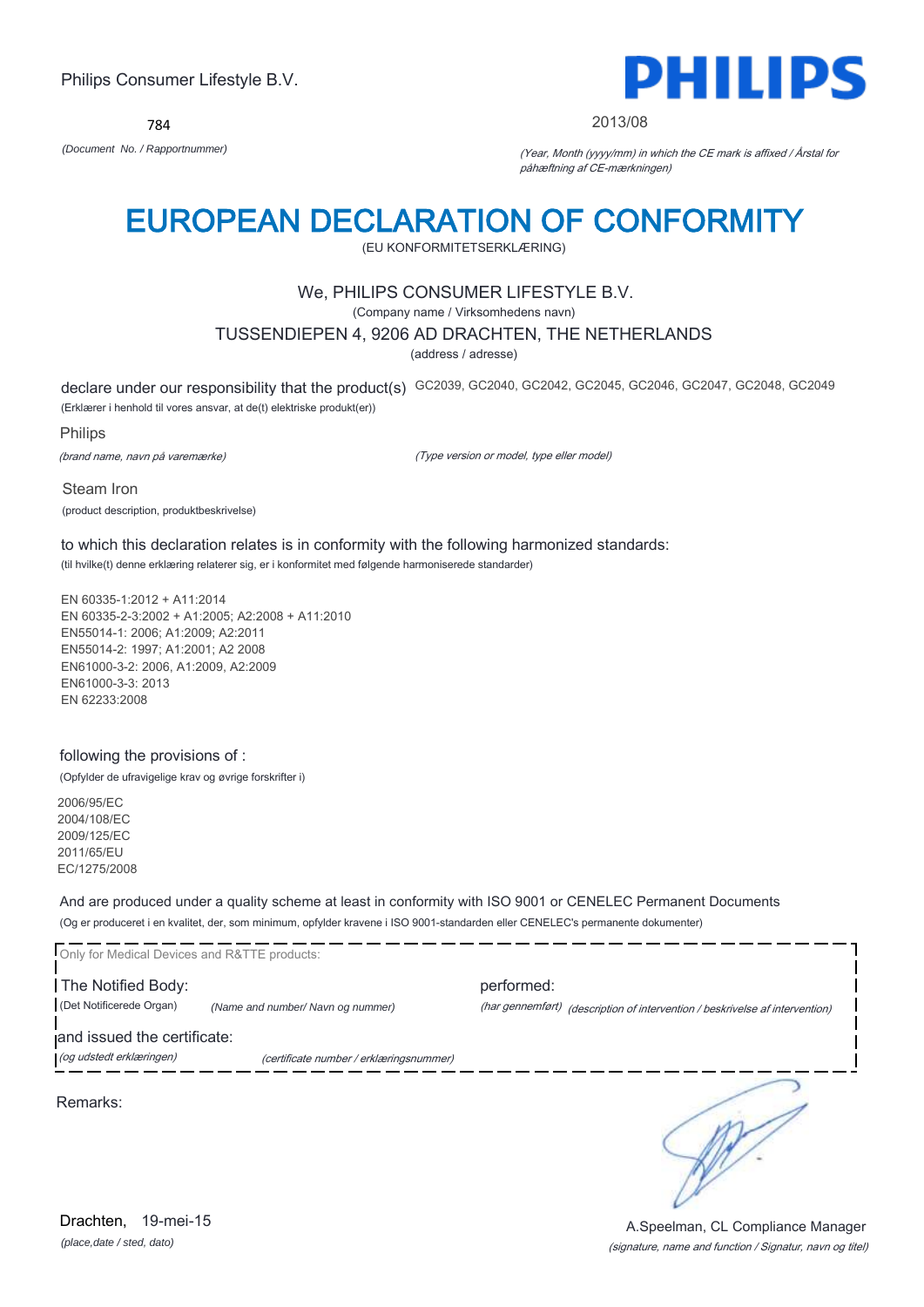

### 2013/08

*(Document No. / Documento nº.)* (Year, Month (yyyy/mm) in which the CE mark is affixed / Año en el que se incluye el marcado CE))

# EUROPEAN DECLARATION OF CONFORMITY

(EU DECLARACIÓN CE DE CONFORMIDAD)

# We, PHILIPS CONSUMER LIFESTYLE B.V.

(Company name / Nombre compaña )

## TUSSENDIEPEN 4, 9206 AD DRACHTEN, THE NETHERLANDS

(address / dirección )

declare under our responsibility that the product(s): (Declaramos bajo nuestra propia responsabilidad que el (los) producto(s): GC2039, GC2040, GC2042, GC2045, GC2046, GC2047, GC2048, GC2049

Philips

(brand name, nombre de la marca)

(Type version or model, Referencia o modelo)

Steam Iron

(product description, descripción del producto )

to which this declaration relates is in conformity with the following harmonized standards: (Al que hace referencia esta declaración cumple con las siguientes normas armonizadas)

EN 60335-1:2012 + A11:2014 EN 60335-2-3:2002 + A1:2005; A2:2008 + A11:2010 EN55014-1: 2006; A1:2009; A2:2011 EN55014-2: 1997; A1:2001; A2 2008 EN61000-3-2: 2006, A1:2009, A2:2009 EN61000-3-3: 2013 EN 62233:2008

### following the provisions of :

(Siguiendo las disposiciones relativas a:)

2006/95/EC 2004/108/EC 2009/125/EC 2011/65/EU EC/1275/2008

And are produced under a quality scheme at least in conformity with ISO 9001 or CENELEC Permanent Documents (Y se fabrican conforme a una calidad al menos conforme a la norma ISO 9001 o a los Documentos Permanentes CENELEC)

| Only for Medical Devices and R&TTE products:    |                                              |                            |                                                                |
|-------------------------------------------------|----------------------------------------------|----------------------------|----------------------------------------------------------------|
| The Notified Body:<br>(El organismo notificado) | (Name and number/ Nombre y número)           | performed:<br>(realizador) | (description of intervention / descripción de la intervención) |
| and issued the certificate:                     |                                              |                            |                                                                |
| (Y expidió el certificado)                      | (certificate number / número de certificado) |                            |                                                                |
| Remarks:                                        |                                              |                            |                                                                |

*(place,date / lugar, fecha)* Drachten, 19-mei-15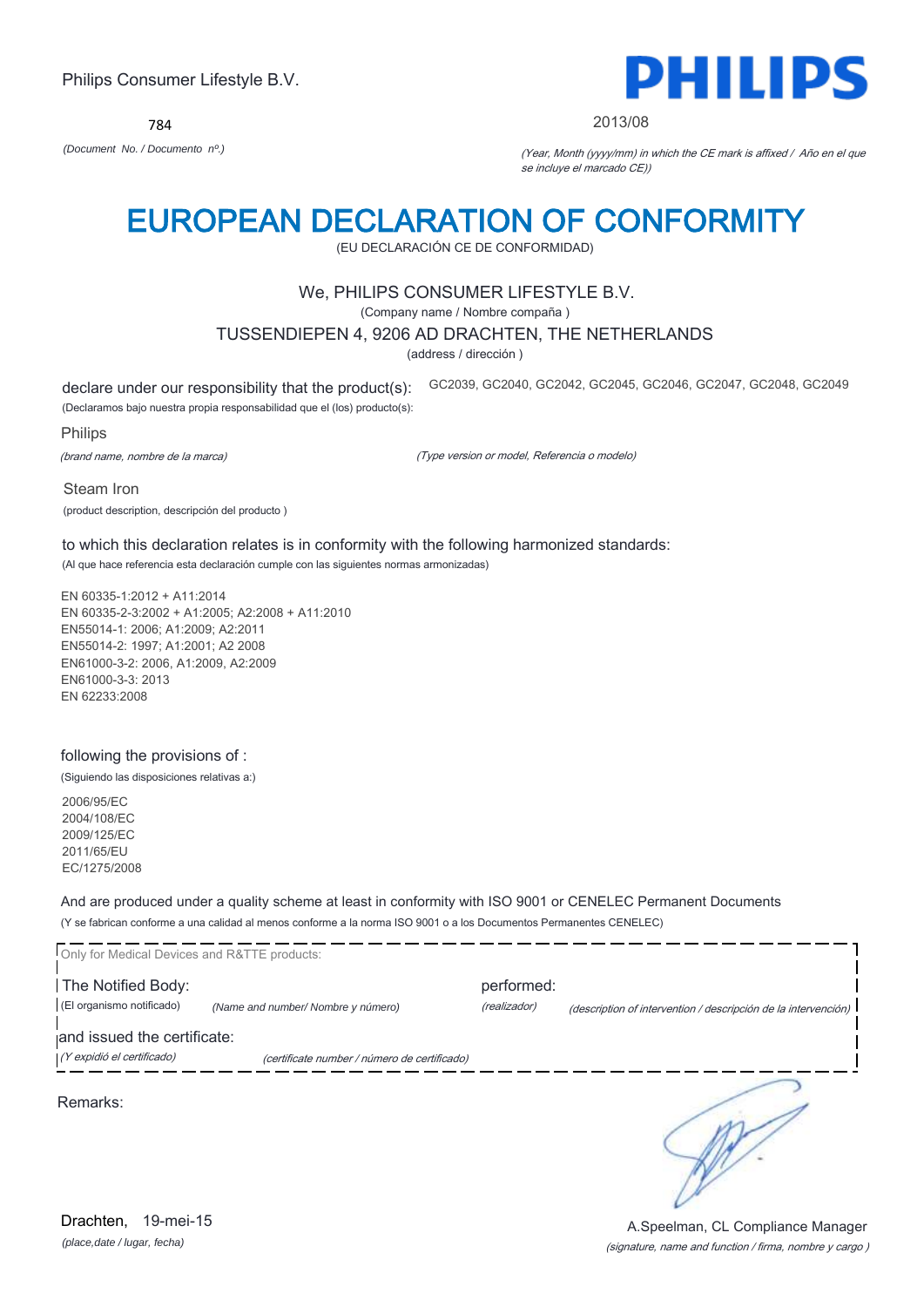

### 2013/08

*(Document No. / Raportti nr.)* (Year, Month (yyyy/mm) in which the CE mark is affixed / CE merkinnän myöntämisvuosi)

# EUROPEAN DECLARATION OF CONFORMITY

(Vaatimustenmukaisuusvakuutus)

# We, PHILIPS CONSUMER LIFESTYLE B.V.

(Company name / Nimi)

## TUSSENDIEPEN 4, 9206 AD DRACHTEN, THE NETHERLANDS

(address / Osoite)

declare under our responsibility that the product(s) GC2039, GC2040, GC2042, GC2045, GC2046, GC2047, GC2048, GC2049

(Ilmoitus seuraavista vastuullamme olevista sähkötuotteista:)

Philips

(brand name, Brändinimi)

(Type version or model, Tyypi, versio tai malli)

Steam Iron (product description, Tuotekuvaus)

to which this declaration relates is in conformity with the following harmonized standards: (Tämä vakuutus on yhdenmukainen seuraavien harmonisointistandardien kanssa)

EN 60335-1:2012 + A11:2014 EN 60335-2-3:2002 + A1:2005; A2:2008 + A11:2010 EN55014-1: 2006; A1:2009; A2:2011 EN55014-2: 1997; A1:2001; A2 2008 EN61000-3-2: 2006, A1:2009, A2:2009 EN61000-3-3: 2013 EN 62233:2008

## following the provisions of :

(Seuraavien määräysten mukaisesti)

2006/95/EC 2004/108/EC 2009/125/EC 2011/65/EU EC/1275/2008

And are produced under a quality scheme at least in conformity with ISO 9001 or CENELEC Permanent Documents (Ja on tuotettu seuraavien laatujärjestelmien mukaisesti : ISO 9001 ja CENELEC asiakirjat)

|                             | Only for Medical Devices and R&TTE products: |               |                                                     |
|-----------------------------|----------------------------------------------|---------------|-----------------------------------------------------|
| The Notified Body:          |                                              | performed:    |                                                     |
| (Ilmoitettu laitos)         | (Name and number/ Nimi ja numero)            | (suoritetaan) | (description of intervention / toimenpiteen kuvaus) |
| and issued the certificate: |                                              |               |                                                     |
| (Todistuksen antaja)        | (certificate number / Sertifikaatin numero)  |               |                                                     |
| Remarks:                    |                                              |               |                                                     |

*(place,date / paikka, päiväys)* Drachten, 19-mei-15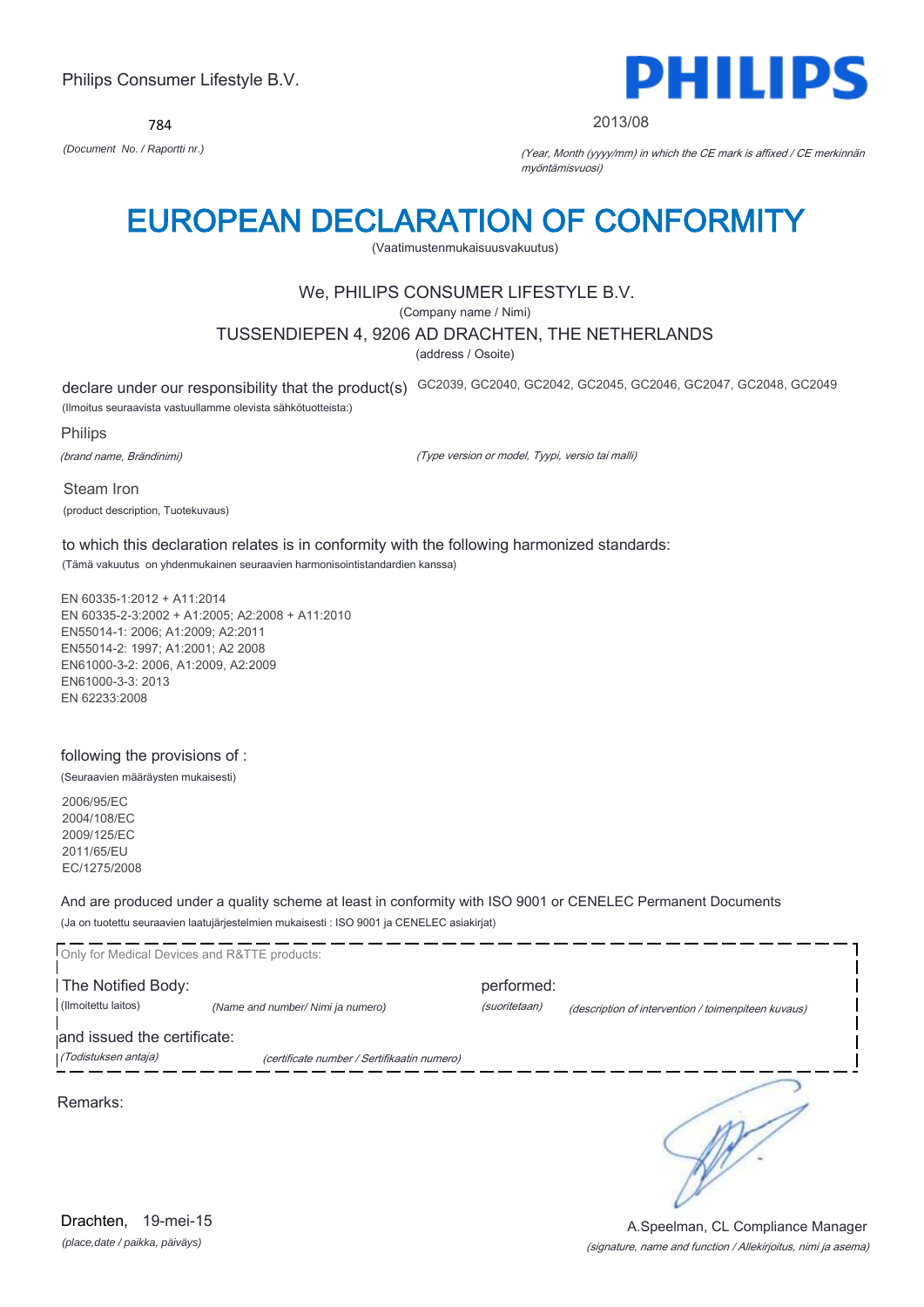

### 2013/08

*(Document No. / Jelentés száma)* (Year, Month (yyyy/mm) in which the CE mark is affixed / A CE jelzés feltüntetésének éve)

# EUROPEAN DECLARATION OF CONFORMITY

(EC MEGFELELŐSÉGI NYILATKOZAT)

# We, PHILIPS CONSUMER LIFESTYLE B.V.

(Company name / Név)

## TUSSENDIEPEN 4, 9206 AD DRACHTEN, THE NETHERLANDS

(address / cím)

declare under our responsibility that the product(s)

GC2039, GC2040, GC2042, GC2045, GC2046, GC2047, GC2048, GC2049

(Felelőssége tudatában nyilatkozik, hogy az alábbi elektronikai termék(ek))

Philips

(brand name, márkanév)

(Type version or model, Típusváltozat vagy modell)

Steam Iron

(product description, termék megnevezése)

to which this declaration relates is in conformity with the following harmonized standards: (Az ezen nyilatkozatban foglaltak szerint megfelel(nek) a következő harmonizált szabványoknak)

EN 60335-1:2012 + A11:2014 EN 60335-2-3:2002 + A1:2005; A2:2008 + A11:2010 EN55014-1: 2006; A1:2009; A2:2011 EN55014-2: 1997; A1:2001; A2 2008 EN61000-3-2: 2006, A1:2009, A2:2009 EN61000-3-3: 2013 EN 62233:2008

## following the provisions of :

(Követve a következő ajánlásokat)

2006/95/EC 2004/108/EC 2009/125/EC 2011/65/EU EC/1275/2008

And are produced under a quality scheme at least in conformity with ISO 9001 or CENELEC Permanent Documents (legalább az ISO 9001-nek megfelelően vagy)

|                                                               | Only for Medical Devices and R&TTE products: |                            |                                                    |
|---------------------------------------------------------------|----------------------------------------------|----------------------------|----------------------------------------------------|
| The Notified Body:<br>(Bejelentett testület)                  | (Name and number/Név és szám)                | performed:<br>(teljesítve) | (description of intervention / intézkedés leírása) |
| and issued the certificate:<br>(és a kibocsátott tanúsítvány) | (certificate number / tanúsítvány száma)     |                            |                                                    |
| Remarks:                                                      |                                              |                            |                                                    |
|                                                               |                                              |                            |                                                    |
|                                                               |                                              |                            |                                                    |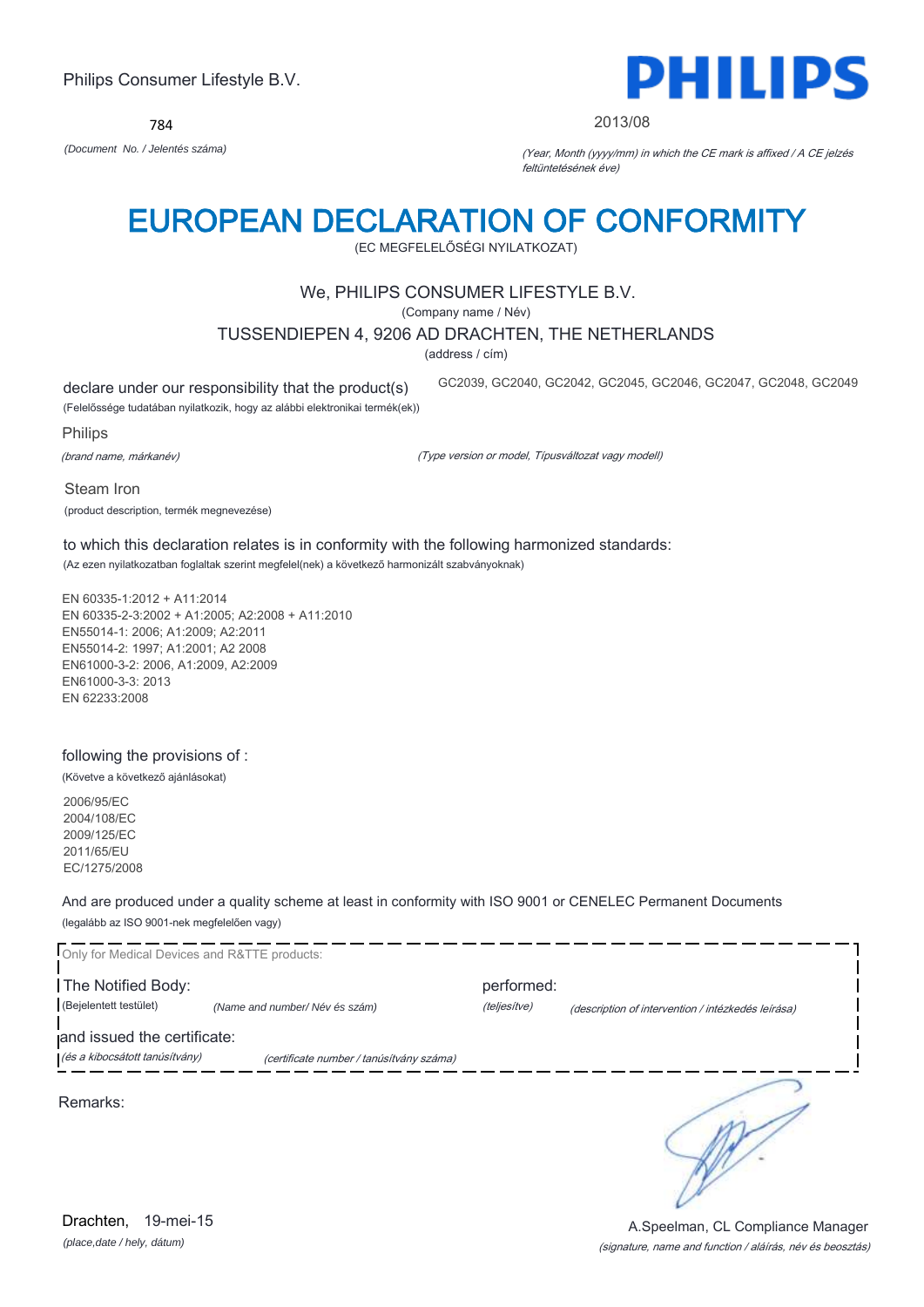784



#### 2013/08

*(Document No. / Report Numero )* (Year, Month (yyyy/mm) in which the CE mark is affixed / Anno di apposizione della marcatura CE)

# EUROPEAN DECLARATION OF CONFORMITY

(DICHIARAZIONE DI CONFORMITA' CE )

## We, PHILIPS CONSUMER LIFESTYLE B.V.

(Company name / denominazione sociale)

## TUSSENDIEPEN 4, 9206 AD DRACHTEN, THE NETHERLANDS

(address / sede)

declare under our responsibility that the product(s): GC2039, GC2040, GC2042, GC2045, GC2046, GC2047, GC2048, GC2049 (dichiara sotto la propria responsabilità che il /i Prodotto /i elettrico/i)

Philips

(brand name, marchio)

(Type version or model, modello o versione )

Steam Iron (product description, descrizione del prodotto)

to which this declaration relates is in conformity with the following harmonized standards: (al quale la presente dichiarazione si riferisce è conforme alle seguenti norme tecniche armonizzate)

EN 60335-1:2012 + A11:2014 EN 60335-2-3:2002 + A1:2005; A2:2008 + A11:2010 EN55014-1: 2006; A1:2009; A2:2011 EN55014-2: 1997; A1:2001; A2 2008 EN61000-3-2: 2006, A1:2009, A2:2009 EN61000-3-3: 2013 EN 62233:2008

### following the provisions of :

(secondo le disposizioni della )

2006/95/EC 2004/108/EC 2009/125/EC 2011/65/EU EC/1275/2008

And are produced under a quality scheme at least in conformity with ISO 9001 or CENELEC Permanent Documents (e i processi produttivi seguono un sistema qualità conforme almeno alla norma ISO 9001 o ai documenti permanenti CENELEC)

| Only for Medical Devices and R&TTE products: |                                               |               |                                                             |
|----------------------------------------------|-----------------------------------------------|---------------|-------------------------------------------------------------|
| The Notified Body:                           |                                               | performed:    |                                                             |
| (L'ente certificatore notificato)            | (Name and number/ denominazione e numero)     | (ha eseguito) | (description of intervention / descrizione dell'intervento) |
| and issued the certificate:                  |                                               |               |                                                             |
| (ed emesso il certificato)                   | (certificate number / numero del certificato) |               |                                                             |
| Remarks:                                     |                                               |               |                                                             |

*(place,date / luogo e data)* Drachten, 19-mei-15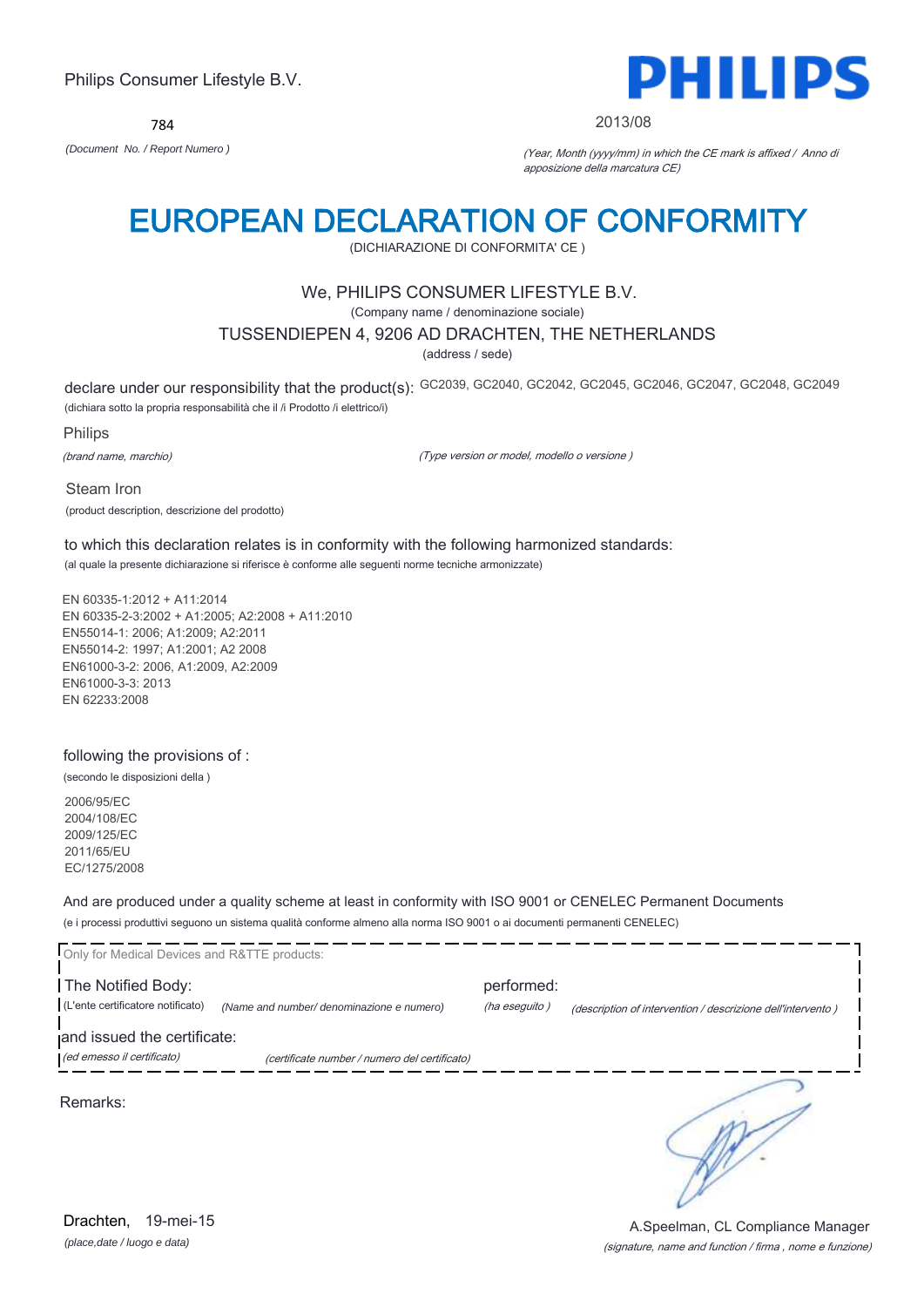784



#### 2013/08

*(Document No. / Pranešimo Nr.)* (Year, Month (yyyy/mm) in which the CE mark is affixed / Metai, kada CE patvirtino)

# EUROPEAN DECLARATION OF CONFORMITY

(EC ATITIKTIES DEKLARACIJA)

## We, PHILIPS CONSUMER LIFESTYLE B.V.

(Company name / Pavadinimas)

## TUSSENDIEPEN 4, 9206 AD DRACHTEN, THE NETHERLANDS

(address / adresas)

declare under our responsibility that the product(s) GC2039, GC2040, GC2042, GC2045, GC2046, GC2047, GC2048, GC2049

(Deklaruojame, kad elektronikos gaminys (-iai):)

## Philips

(brand name, firmos ženklo pavadinimas )

(Type version or model, Tipas arba modelis)

Steam Iron (product description, gaminio aprašymas)

to which this declaration relates is in conformity with the following harmonized standards: (Pagal šią deklaraciją atitinka toliau nurodytus standartus:)

EN 60335-1:2012 + A11:2014 EN 60335-2-3:2002 + A1:2005; A2:2008 + A11:2010 EN55014-1: 2006; A1:2009; A2:2011 EN55014-2: 1997; A1:2001; A2 2008 EN61000-3-2: 2006, A1:2009, A2:2009 EN61000-3-3: 2013 EN 62233:2008

## following the provisions of :

(Atitinka tokias nuostatas:)

2006/95/EC 2004/108/EC 2009/125/EC 2011/65/EU EC/1275/2008

And are produced under a quality scheme at least in conformity with ISO 9001 or CENELEC Permanent Documents (Pagaminta atitinkant visus kokybės reikalavimus pagal ISO 9001 ar CENELEC nuolatinius dokumentus)

| Only for Medical Devices and R&TTE products: |                                            |            |                                                         |
|----------------------------------------------|--------------------------------------------|------------|---------------------------------------------------------|
| The Notified Body:                           |                                            | performed: |                                                         |
| (Informuota įstaiga)                         | (Name and number/ Pavadinimas ir numeris)  | (atlikta)  | (description of intervention / intervencijos aprašymas) |
| and issued the certificate:                  |                                            |            |                                                         |
| (Sertifikatas išleistas)                     | (certificate number / sertifikato numeris) |            |                                                         |
| Remarks:                                     |                                            |            |                                                         |

*(place,date / vieta, data)* Drachten, 19-mei-15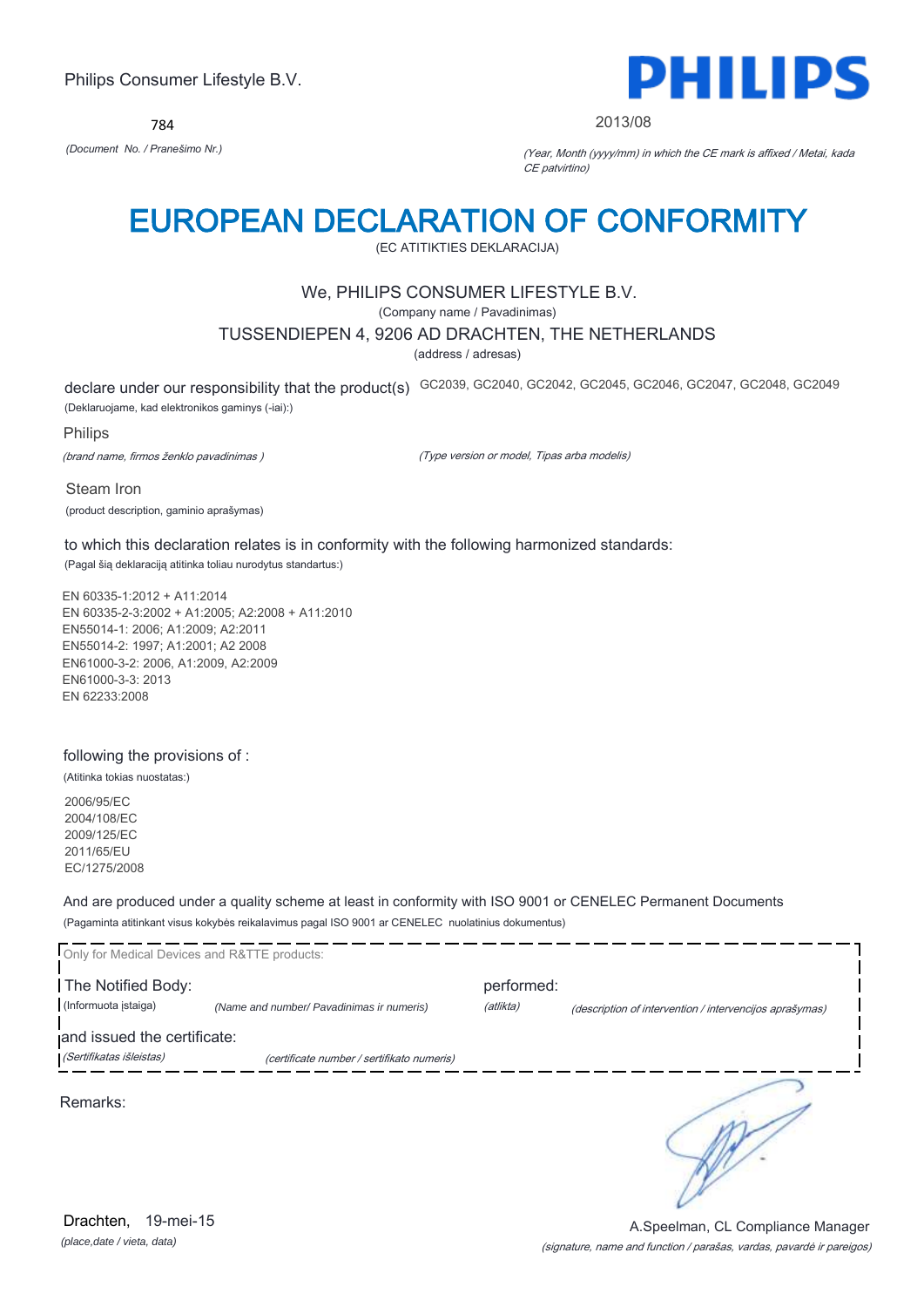784



#### 2013/08

*(Document No. / Ziņojums Nr)* (Year, Month (yyyy/mm) in which the CE mark is affixed / Gads kurā CE zīme ieviesta)

# EUROPEAN DECLARATION OF CONFORMITY

(EC deklarācija atbilstība)

# We, PHILIPS CONSUMER LIFESTYLE B.V.

(Company name / vārds)

## TUSSENDIEPEN 4, 9206 AD DRACHTEN, THE NETHERLANDS

(address / adrese)

declare under our responsibility that the product(s) GC2039, GC2040, GC2042, GC2045, GC2046, GC2047, GC2048, GC2049 (deklarēt zem vai atbildība ka, elektronisks produkts)

Philips

(brand name, fabrikas marka vārds)

(Type version or model, Tips, versija vai modelis)

Steam Iron (product description, produkta apraksts)

to which this declaration relates is in conformity with the following harmonized standards: (Kam ši deklarācija atbilst ir apliecināt ar sekojošiem saskaņotiem standartiem)

EN 60335-1:2012 + A11:2014 EN 60335-2-3:2002 + A1:2005; A2:2008 + A11:2010 EN55014-1: 2006; A1:2009; A2:2011 EN55014-2: 1997; A1:2001; A2 2008 EN61000-3-2: 2006, A1:2009, A2:2009 EN61000-3-3: 2013 EN 62233:2008

### following the provisions of :

(Sekojot noteikumiem)

2006/95/EC 2004/108/EC 2009/125/EC 2011/65/EU EC/1275/2008

And are produced under a quality scheme at least in conformity with ISO 9001 or CENELEC Permanent Documents (Tiek ražots zem kvalitātes sistēma kas ir apstiprināta ar ISO 9001 vai CENELEC pastāvošiem dokumentiem )

| Only for Medical Devices and R&TTE products: |                                           |            |                                                        |
|----------------------------------------------|-------------------------------------------|------------|--------------------------------------------------------|
| The Notified Body:                           |                                           | performed: |                                                        |
| (Reģistrēta galvenā daļa)                    | (Name and number/ vārds un numurs)        | (paveikts) | (description of intervention / intervencijas apraksts) |
| and issued the certificate:                  |                                           |            |                                                        |
| (Un izveido sertifikātu)                     | (certificate number / sertifikāta numurs) |            |                                                        |
| Remarks:                                     |                                           |            |                                                        |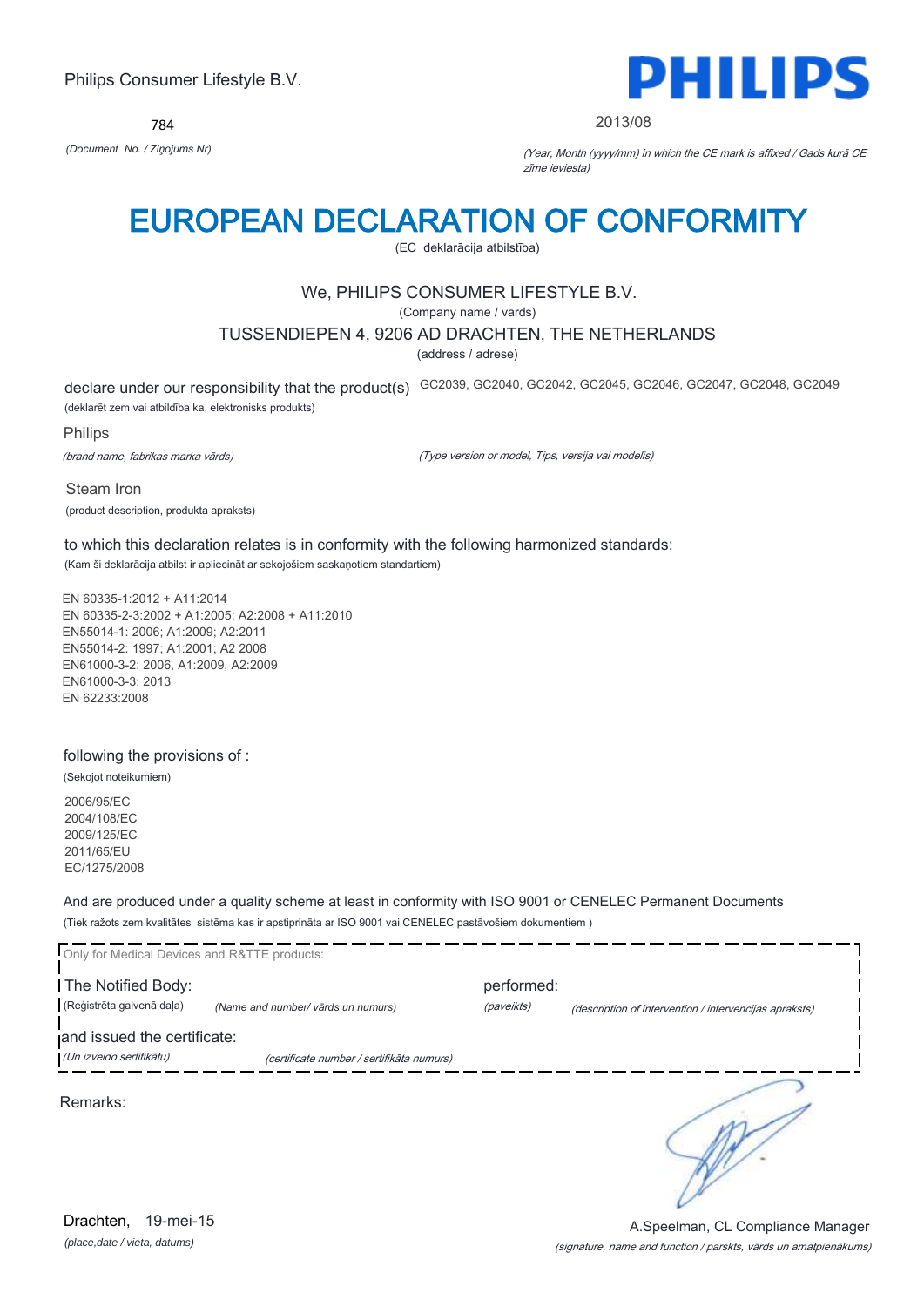*(place,date / miasto, data)* Drachten, 19-mei-15

# Philips Consumer Lifestyle B.V.

784

# EUROPEAN DECLARATION OF CONFORMITY

(DEKLARACJA ZGODNOŚCI CE)

# We, PHILIPS CONSUMER LIFESTYLE B.V.

(Company name / Nazwa)

## TUSSENDIEPEN 4, 9206 AD DRACHTEN, THE NETHERLANDS

(address / adres)

declare under our responsibility that the product(s)

GC2039, GC2040, GC2042, GC2045, GC2046, GC2047, GC2048, GC2049

(Deklarujemy na naszą odpowiedzialność, że urządzeni(e/a) elektryczne)

Philips

(brand name, marka)

(Type version or model, Typ lub model)

Steam Iron (product description, nazwa /opis produktu)

to which this declaration relates is in conformity with the following harmonized standards: (Do którego odnosi się niniejsza deklaracja jest zgodny z następującymi normami zharmonizowanymi)

EN 60335-1:2012 + A11:2014 EN 60335-2-3:2002 + A1:2005; A2:2008 + A11:2010 EN55014-1: 2006; A1:2009; A2:2011 EN55014-2: 1997; A1:2001; A2 2008 EN61000-3-2: 2006, A1:2009, A2:2009 EN61000-3-3: 2013 EN 62233:2008

## following the provisions of :

(Zgodnie z dyrektywami)

2006/95/EC 2004/108/EC 2009/125/EC 2011/65/EU EC/1275/2008

And are produced under a quality scheme at least in conformity with ISO 9001 or CENELEC Permanent Documents (oraz został wyprodukowany zgodnie ze standardami jakościowymi takimi jak ISO9001 lub CENELEC Permanent Documents)

| Only for Medical Devices and R&TTE products:<br>The Notified Body: |                                          | performed: |                                                |
|--------------------------------------------------------------------|------------------------------------------|------------|------------------------------------------------|
| (Jednostka certyfikująca)                                          | (Name and number/ Nazwa i numer)         | (wykonała) | (description of intervention / rodzaj badania) |
| and issued the certificate:                                        |                                          |            |                                                |
| (i wydała certyfikat)                                              | (certificate number / numer certyfikatu) |            |                                                |
| Remarks:                                                           |                                          |            |                                                |



(signature, name and function / podpis, imię i nazwisko oraz funkcja)



### 2013/08

*(Document No. / Numer raportu)* (Year, Month (yyyy/mm) in which the CE mark is affixed / Rok, w którym oznakowanie CE zostało umieszczone na wyrobie)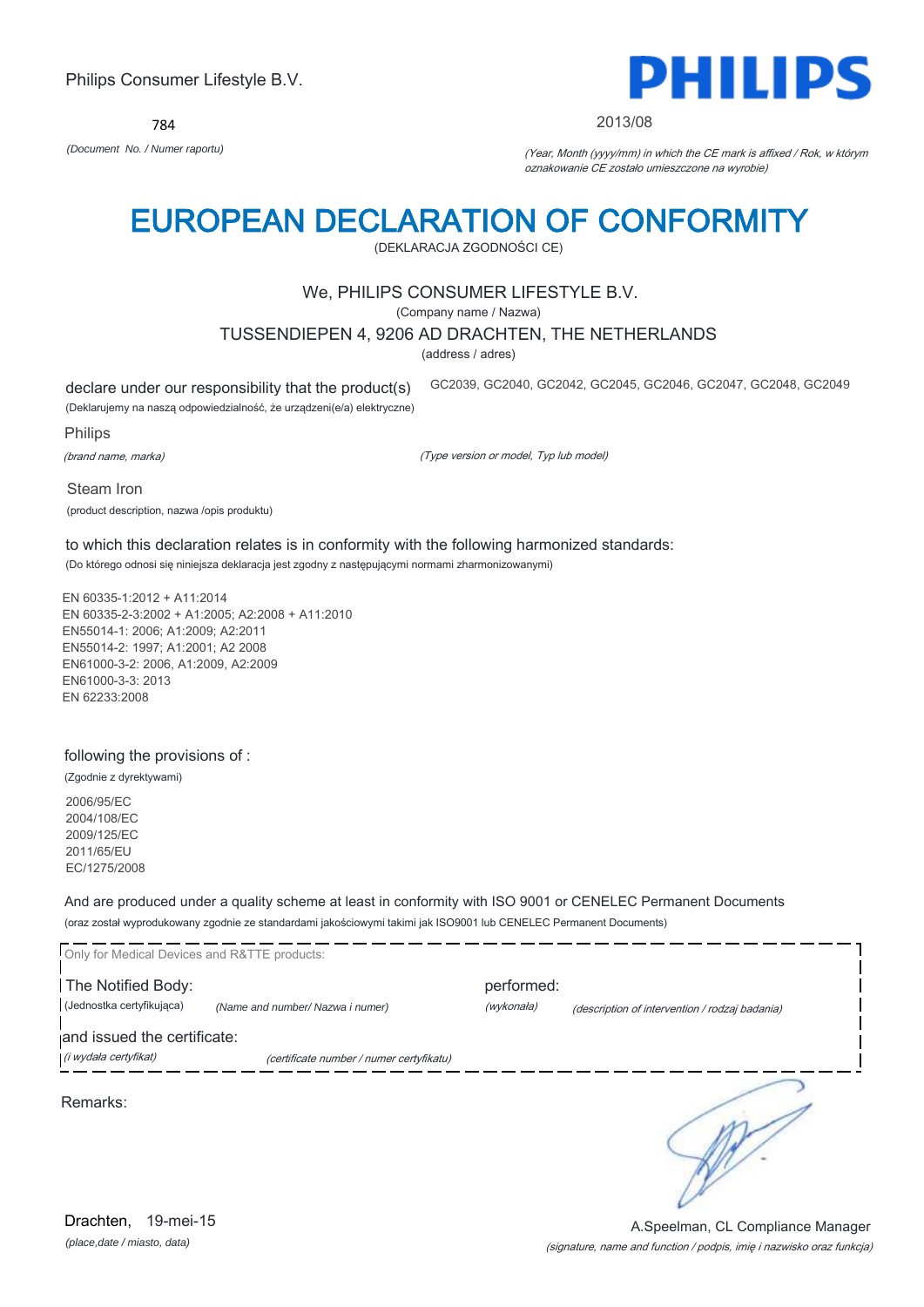784



#### 2013/08

*(Document No. / Relatório No.)* (Year, Month (yyyy/mm) in which the CE mark is affixed / Ano em que a marca CE é afixada)

# EUROPEAN DECLARATION OF CONFORMITY

(DECLARAÇÃODE CONFORMIDADE CE)

## We, PHILIPS CONSUMER LIFESTYLE B.V.

(Company name / Nome)

## TUSSENDIEPEN 4, 9206 AD DRACHTEN, THE NETHERLANDS

(address)

declare under our responsibility that the product(s) GC2039, GC2040, GC2042, GC2045, GC2046, GC2047, GC2048, GC2049

(Declara sob a sua responsabilidade que o(s) producto(s) eléctricos )

Philips

(brand name, nome da marca)

(Type version or model, Indicar versão ou modelo)

Steam Iron (product description, Descrição do produto)

to which this declaration relates is in conformity with the following harmonized standards: (Aqueles a quem esta declaração se derige, está em conformidade com as seguintes normas harmonizadas)

EN 60335-1:2012 + A11:2014 EN 60335-2-3:2002 + A1:2005; A2:2008 + A11:2010 EN55014-1: 2006; A1:2009; A2:2011 EN55014-2: 1997; A1:2001; A2 2008 EN61000-3-2: 2006, A1:2009, A2:2009 EN61000-3-3: 2013 EN 62233:2008

### following the provisions of :

(Na sequência do disposto em:)

2006/95/EC 2004/108/EC 2009/125/EC 2011/65/EU EC/1275/2008

And are produced under a quality scheme at least in conformity with ISO 9001 or CENELEC Permanent Documents (E são produzidos sob um regime de qualidade, pelo menos, em conformidade com a norma ISO 9001 ou Documentos Permanentes CENELEC)

| Only for Medical Devices and R&TTE products: |                                           |             |                                                          |
|----------------------------------------------|-------------------------------------------|-------------|----------------------------------------------------------|
| The Notified Body:                           |                                           | performed:  |                                                          |
| (O organismo notificado)                     | (Name and number/ Nome e número)          | (realizada) | (description of intervention / descrição da intervenção) |
| and issued the certificate:                  |                                           |             |                                                          |
| (E emitido o certificado)                    | (certificate number / certificado número) |             |                                                          |
| Remarks:                                     |                                           |             |                                                          |

*(place,date / local, data)* Drachten, 19-mei-15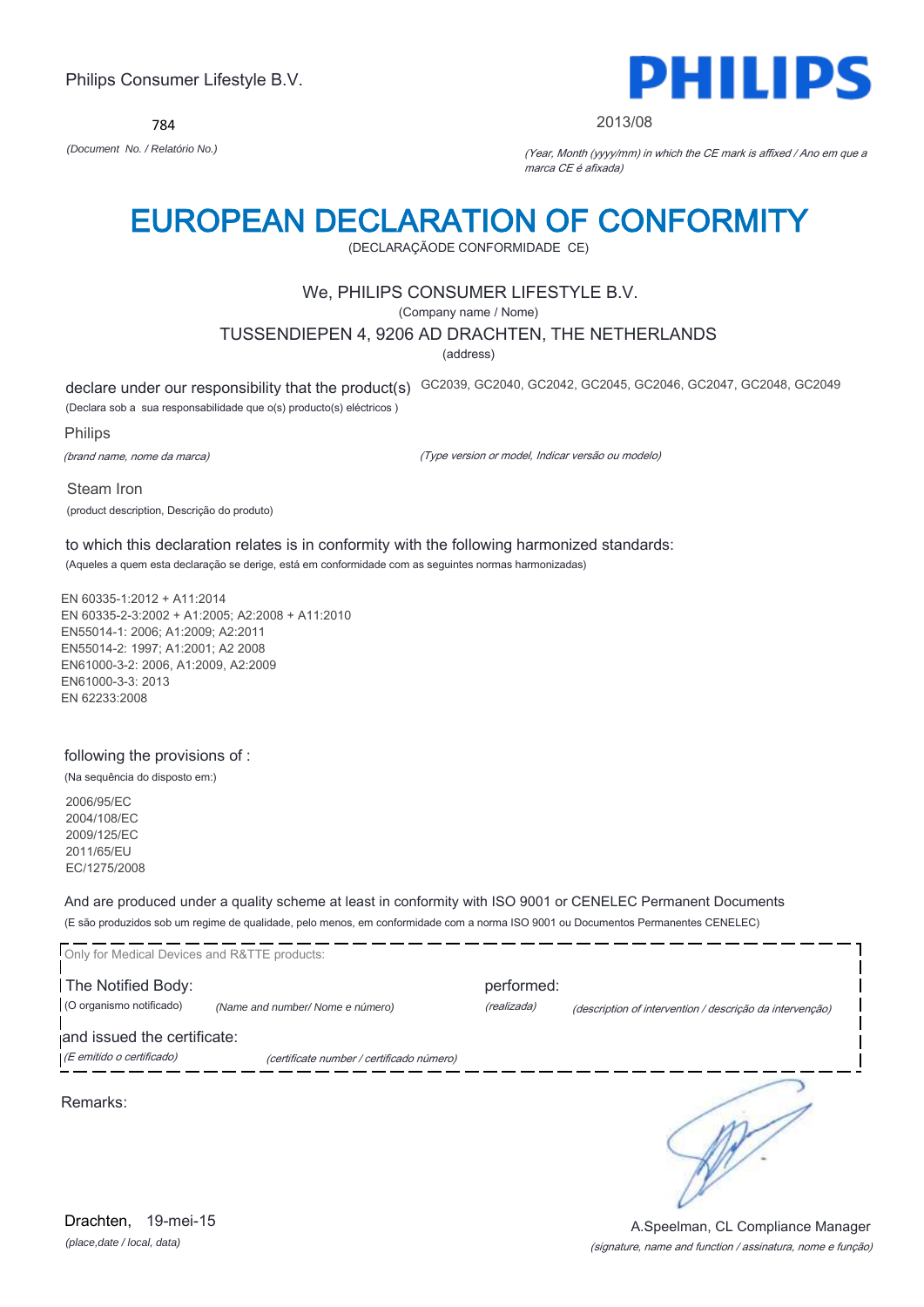784



#### 2013/08

*(Document No. / Nr. raport)* (Year, Month (yyyy/mm) in which the CE mark is affixed / Anul în care este aplicat marcajul CE)

# EUROPEAN DECLARATION OF CONFORMITY

(DECLARAŢIE DE CONFORMITATE CE)

# We, PHILIPS CONSUMER LIFESTYLE B.V.

(Company name / Nume)

## TUSSENDIEPEN 4, 9206 AD DRACHTEN, THE NETHERLANDS

(address / adresă)

declare under our responsibility that the product(s) GC2039, GC2040, GC2042, GC2045, GC2046, GC2047, GC2048, GC2049

(Declarăm pe proprie răspundere că produsul (produsele) electric(e))

Philips

(brand name, marca)

(Type version or model, Tip sau model)

Steam Iron (product description, descriere produs)

to which this declaration relates is in conformity with the following harmonized standards: (La care se referă această declaraţie, este in conformitate cu următoarele standarde armonizate)

EN 60335-1:2012 + A11:2014 EN 60335-2-3:2002 + A1:2005; A2:2008 + A11:2010 EN55014-1: 2006; A1:2009; A2:2011 EN55014-2: 1997; A1:2001; A2 2008 EN61000-3-2: 2006, A1:2009, A2:2009 EN61000-3-3: 2013 EN 62233:2008

## following the provisions of :

(În conformitate cu dispoziţiile directivelor)

2006/95/EC 2004/108/EC 2009/125/EC 2011/65/EU EC/1275/2008

And are produced under a quality scheme at least in conformity with ISO 9001 or CENELEC Permanent Documents (Şi sunt fabricate după o schemă de calitate conformă cel puţin cu standardul ISO 9001 sau Documentele Permanente CENELEC)

| Only for Medical Devices and R&TTE products: |                                               |                            |                                                         |
|----------------------------------------------|-----------------------------------------------|----------------------------|---------------------------------------------------------|
| The Notified Body:<br>(Organismul notificat) | (Name and number/ Nume si număr)              | performed:<br>(a efectuat) | (description of intervention / descrierea interventiei) |
| and issued the certificate:                  |                                               |                            |                                                         |
| (Și a emis certificatul)                     | (certificate number / Numărul certificatului) |                            |                                                         |
| Remarks:                                     |                                               |                            |                                                         |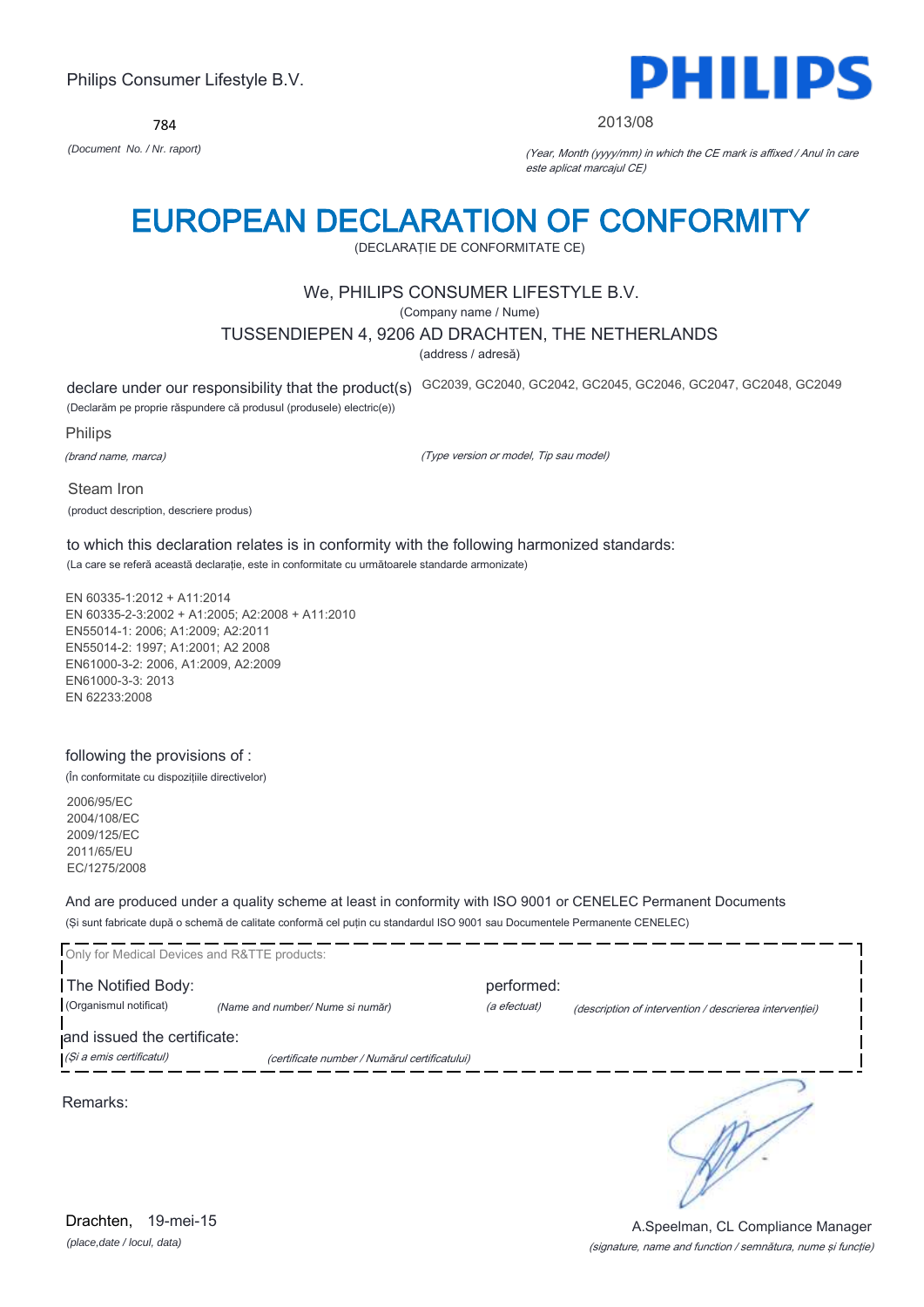784



#### 2013/08

GC2039, GC2040, GC2042, GC2045, GC2046, GC2047, GC2048, GC2049

*(Document No. / Номер протокола)* (Year, Month (yyyy/mm) in which the CE mark is affixed / Год начала маркировки знаком CE)

# EUROPEAN DECLARATION OF CONFORMITY

(CE Декларация о соответствии)

## We, PHILIPS CONSUMER LIFESTYLE B.V.

(Company name / Юридическое имя)

## TUSSENDIEPEN 4, 9206 AD DRACHTEN, THE NETHERLANDS

(address / адрес)

declare under our responsibility that the product(s):

(Декларируем под нашу ответственность, что электрическая продукция)

Philips

(brand name, торговая марка)

(Type version or model, тип, модель)

Steam Iron (product description, описание продукции)

to which this declaration relates is in conformity with the following harmonized standards: (указанная в данной декларации, соответствует требованиям следующих стандартов:)

EN 60335-1:2012 + A11:2014 EN 60335-2-3:2002 + A1:2005; A2:2008 + A11:2010 EN55014-1: 2006; A1:2009; A2:2011 EN55014-2: 1997; A1:2001; A2 2008 EN61000-3-2: 2006, A1:2009, A2:2009 EN61000-3-3: 2013 EN 62233:2008

### following the provisions of :

(В соответствие с положениями:)

2006/95/EC 2004/108/EC 2009/125/EC 2011/65/EU EC/1275/2008

And are produced under a quality scheme at least in conformity with ISO 9001 or CENELEC Permanent Documents (по крайней мере, в соответствии с ISO 9001 или)

Only for Medical Devices and R&TTE products: The Notified Body: example and the Notified Body: (Нотифицированный Орган) *(Name and number/ Название и номер)* (проверил(а)) (description of intervention / описание проверки) and issued the certificate: (и выпустил(а) сертификат) (certificate number / номер сертификата) ₹ Remarks:

*(place,date / место, дата)* Drachten, 19-mei-15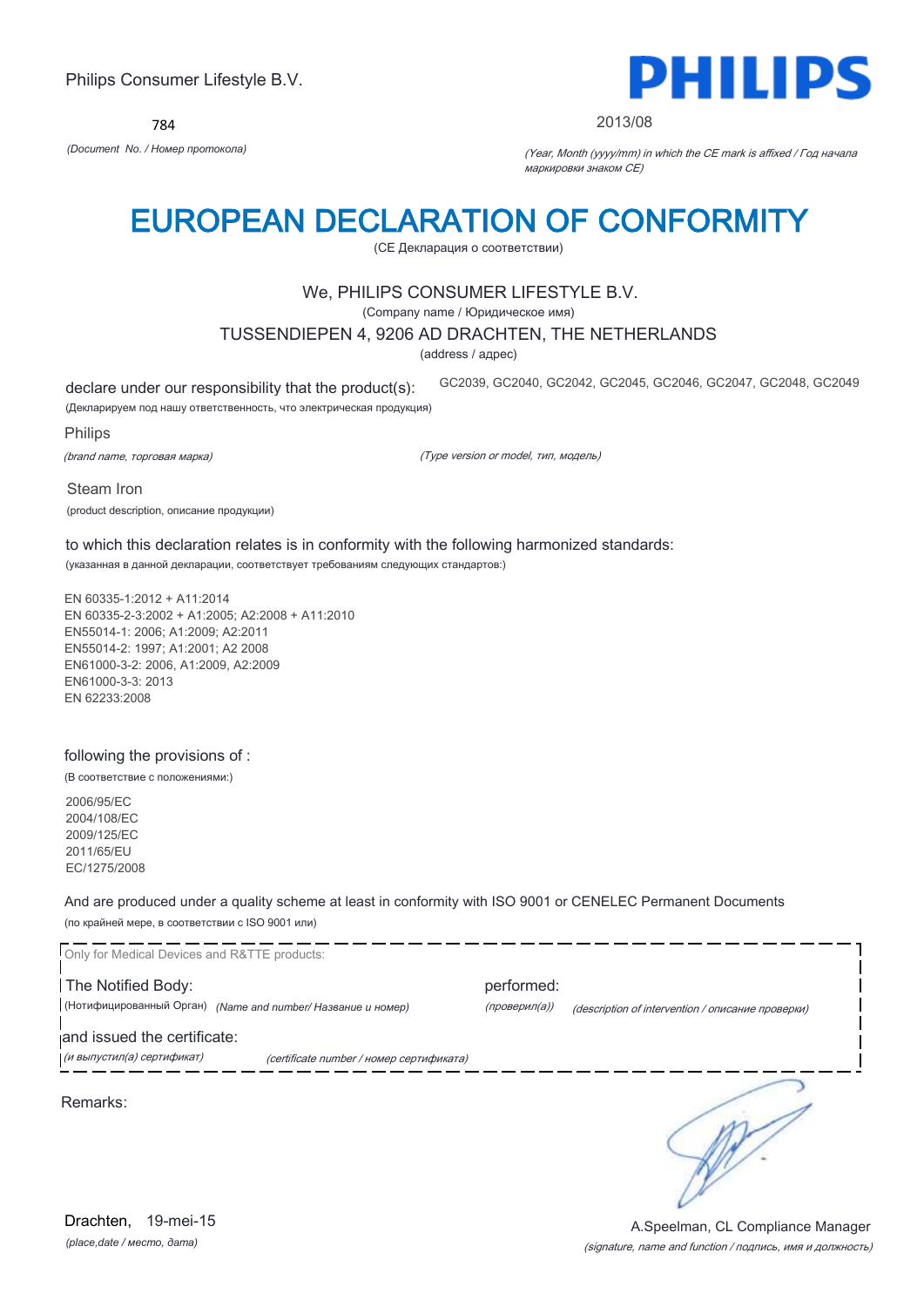784



#### 2013/08

*(Document No. / Správa č.)* (Year, Month (yyyy/mm) in which the CE mark is affixed / Rok v ktorom je opatrený znakom CE)

# EUROPEAN DECLARATION OF CONFORMITY

(Rok v ktorom je opatrený znakom CE)

## We, PHILIPS CONSUMER LIFESTYLE B.V.

(Company name / Meno )

## TUSSENDIEPEN 4, 9206 AD DRACHTEN, THE NETHERLANDS

(address / adresa)

declare under our responsibility that the product(s) GC2039, GC2040, GC2042, GC2045, GC2046, GC2047, GC2048, GC2049

(Prehlasujeme na svoju zodpovednosť, že elektrický výrobok(y))

Philips

(brand name, názov značky)

(Type version or model, Typové označenie alebo model)

Steam Iron (product description, opis prístroja)

to which this declaration relates is in conformity with the following harmonized standards: (Na ktorý sa toto vyhlásenie vzťahuje, je v zhode s nasledujúcimi harmonizovanými normami)

EN 60335-1:2012 + A11:2014 EN 60335-2-3:2002 + A1:2005; A2:2008 + A11:2010 EN55014-1: 2006; A1:2009; A2:2011 EN55014-2: 1997; A1:2001; A2 2008 EN61000-3-2: 2006, A1:2009, A2:2009 EN61000-3-3: 2013 EN 62233:2008

### following the provisions of :

(V nadväznosti na ustanovenia)

2006/95/EC 2004/108/EC 2009/125/EC 2011/65/EU EC/1275/2008

And are produced under a quality scheme at least in conformity with ISO 9001 or CENELEC Permanent Documents (A sú vyrobené systémom kvality minimálne v súlade s normou ISO 9001 alebo CENELEC dokumentmi)

| Only for Medical Devices and R&TTE products: |                                         |            |                                             |
|----------------------------------------------|-----------------------------------------|------------|---------------------------------------------|
| The Notified Body:                           |                                         | performed: |                                             |
| (Notifikovaný orgán)                         | (Name and number/ Názov a číslo)        | (vykonal)  | (description of intervention / opis zásahu) |
| and issued the certificate:                  |                                         |            |                                             |
| (A vydal osvedčenie)                         | (certificate number / číslo osvedčenia) |            |                                             |
| Remarks:                                     |                                         |            |                                             |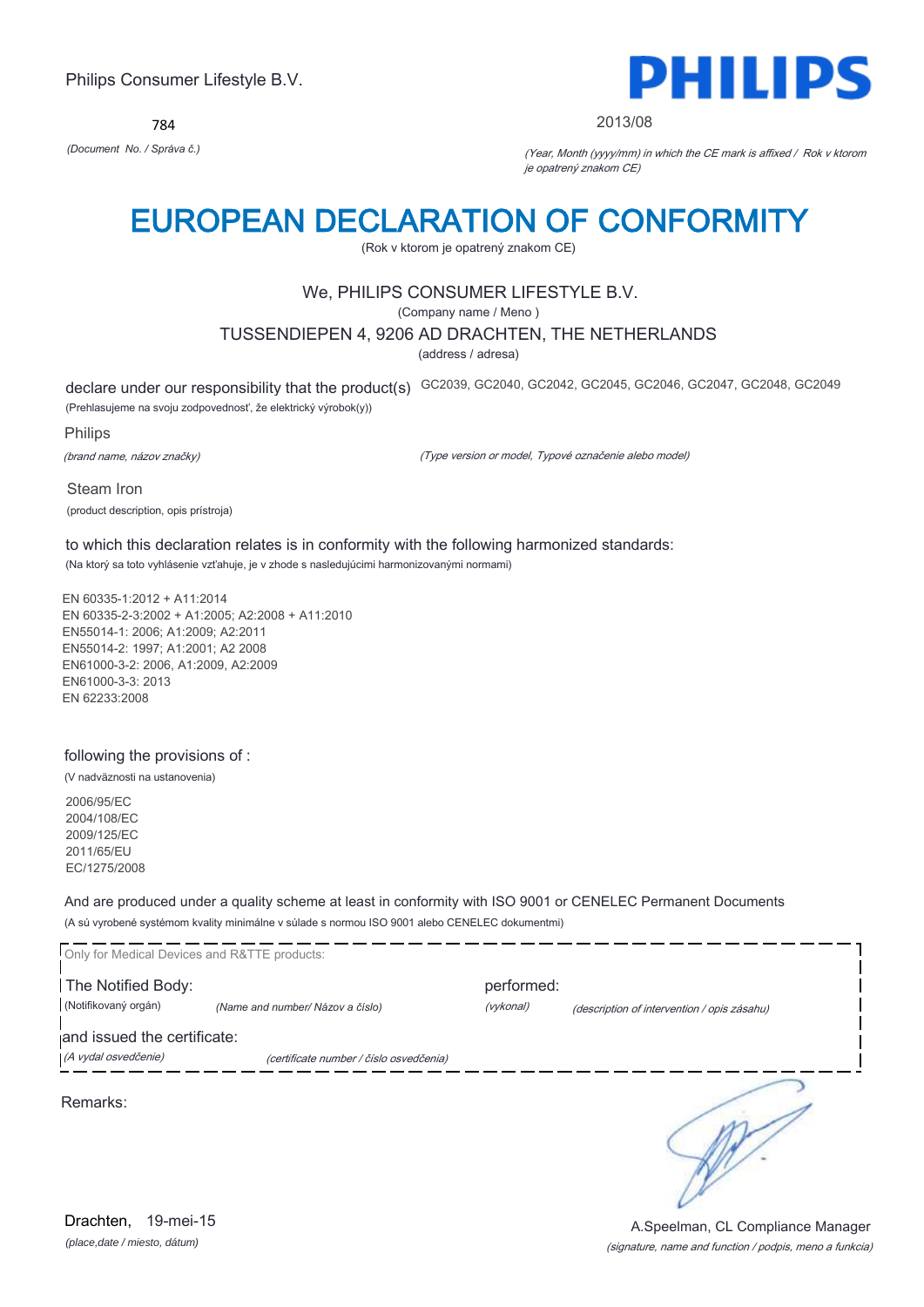784



#### 2013/08

*(Document No. / Številka poročila)* (Year, Month (yyyy/mm) in which the CE mark is affixed / Leto namstitve CE znaka)

# EUROPEAN DECLARATION OF CONFORMITY

(Izjava o skladnosti)

# We, PHILIPS CONSUMER LIFESTYLE B.V.

(Company name / Ime)

## TUSSENDIEPEN 4, 9206 AD DRACHTEN, THE NETHERLANDS

(address / Naslov)

declare under our responsibility that the product(s) GC2039, GC2040, GC2042, GC2045, GC2046, GC2047, GC2048, GC2049 (S polno odgovornostjo izjavljamo)

Philips

(brand name, Ime znamke)

(Type version or model, Tip, verzija ali model)

Steam Iron (product description, Opis proizvoda)

to which this declaration relates is in conformity with the following harmonized standards: (Na katerega se nanaša ta izjava je skladen z naslednjimi harmoniziranimi standardi)

EN 60335-1:2012 + A11:2014 EN 60335-2-3:2002 + A1:2005; A2:2008 + A11:2010 EN55014-1: 2006; A1:2009; A2:2011 EN55014-2: 1997; A1:2001; A2 2008 EN61000-3-2: 2006, A1:2009, A2:2009 EN61000-3-3: 2013 EN 62233:2008

## following the provisions of :

(V skladu z naslednjimi odločbami)

2006/95/EC 2004/108/EC 2009/125/EC 2011/65/EU EC/1275/2008

And are produced under a quality scheme at least in conformity with ISO 9001 or CENELEC Permanent Documents (In so proizvedeni v skladu s shemo kakovosti najmanj v skladu z ISO 9001 ali CENELEC stalnimi dokumenti)

| Only for Medical Devices and R&TTE products: |                                             |                          |                                             |
|----------------------------------------------|---------------------------------------------|--------------------------|---------------------------------------------|
| The Notified Body:<br>(Priglašeno organ)     | (Name and number/ Ime in številka)          | performed:<br>(Izvršeno) |                                             |
| and issued the certificate:                  |                                             |                          | (description of intervention / Opis ukrepa) |
| (Izdaja certifikat)                          | (certificate number / Številka certifikata) |                          |                                             |
| Remarks:                                     |                                             |                          |                                             |

*(place,date / Kraj, datum)* Drachten, 19-mei-15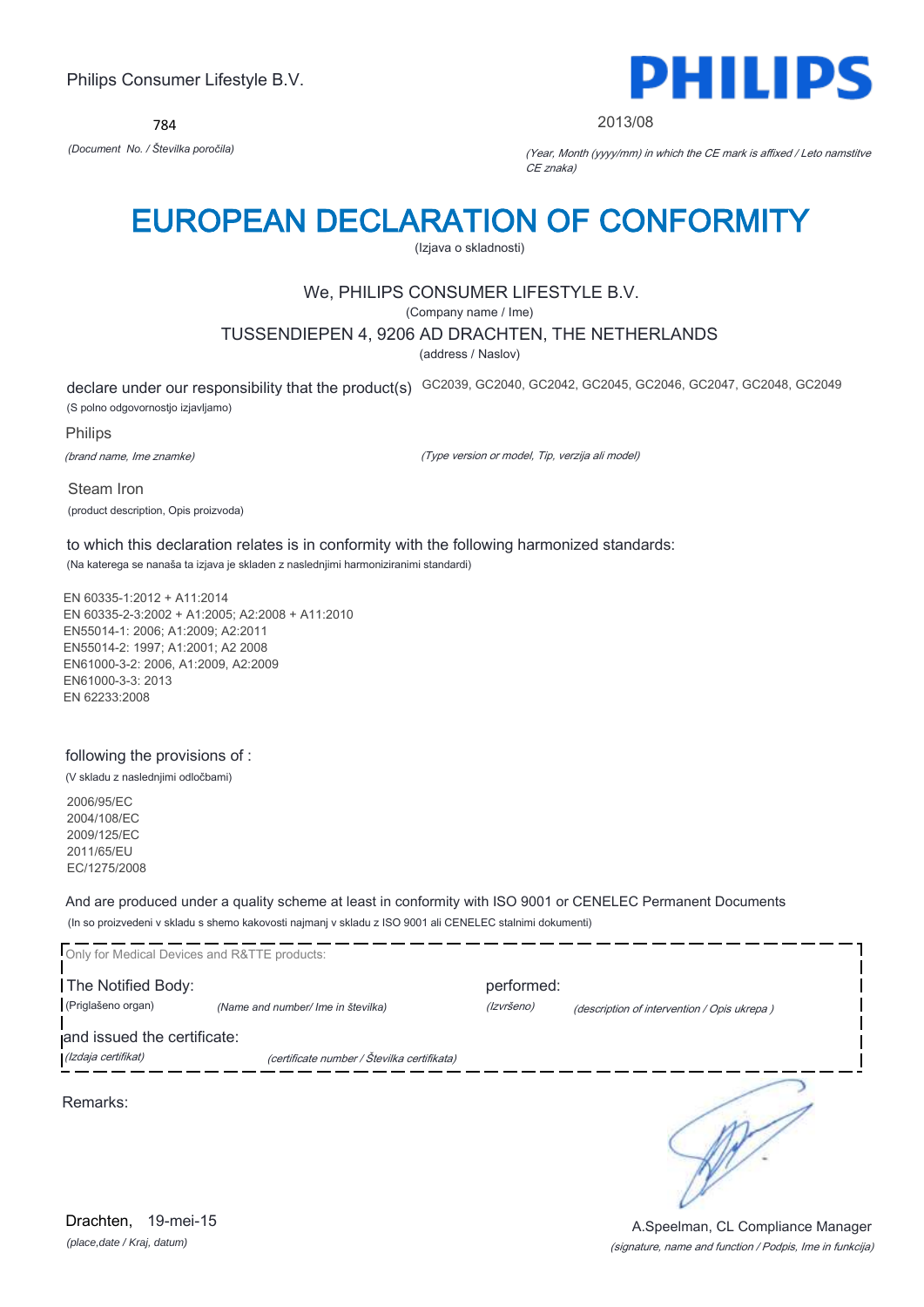784



2013/08

*(Document No. / Döküman Numarası)* (Year, Month (yyyy/mm) in which the CE mark is affixed / CE İbaresinin eklendiği yıl (yyyy/aa))

# EUROPEAN DECLARATION OF CONFORMITY

(EU UYGUNLUK BEYANI)

# We, PHILIPS CONSUMER LIFESTYLE B.V.

(Company name / İmalatçının ismi)

## TUSSENDIEPEN 4, 9206 AD DRACHTEN, THE NETHERLANDS

(address / İmalatçının adresi )

declare under our responsibility that the product(s): GC2039, GC2040, GC2042, GC2045, GC2046, GC2047, GC2048, GC2049 (bizim sorumluluğumuz altında işbu beyanın ilgili bulunduğu aşağıdaki elektrikli ürünün:) Philips

(brand name, İsim )

(Type version or model, Tip veya model)

Steam Iron (product description, Ürün Açıklamas )

to which this declaration relates is in conformity with the following harmonized standards: (aşağıda belirtilen ilgili standartların gerektirdiği uygunluğa sahip olduğunu beyan ederiz)

EN 60335-1:2012 + A11:2014 EN 60335-2-3:2002 + A1:2005; A2:2008 + A11:2010 EN55014-1: 2006; A1:2009; A2:2011 EN55014-2: 1997; A1:2001; A2 2008 EN61000-3-2: 2006, A1:2009, A2:2009 EN61000-3-3: 2013 EN 62233:2008

### following the provisions of :

(Yasal hükümler şu şekildedir:)

2006/95/EC 2004/108/EC 2009/125/EC 2011/65/EU EC/1275/2008

And are produced under a quality scheme at least in conformity with ISO 9001 or CENELEC Permanent Documents (En az ISO 9001 veya CENELEC Daimi Belgelerine uygun kalite şemasına binaen mevcut ürünlerdir)

| Only for Medical Devices and R&TTE products:               |                                           |                      |                                                   |
|------------------------------------------------------------|-------------------------------------------|----------------------|---------------------------------------------------|
| The Notified Body:                                         |                                           | performed:           |                                                   |
| (Yetkili Kurul)                                            | (Name and number/ Isin ve numara)         | (yerine getirmiştir) | (description of intervention /müdahalenin tanımı) |
| and issued the certificate:<br>(sertifikayı düzenlemiştir) | (certificate number / sertifika numarası) |                      |                                                   |
| Remarks:                                                   |                                           |                      |                                                   |

*(place,date / Yer ve tarih )* Drachten, 19-mei-15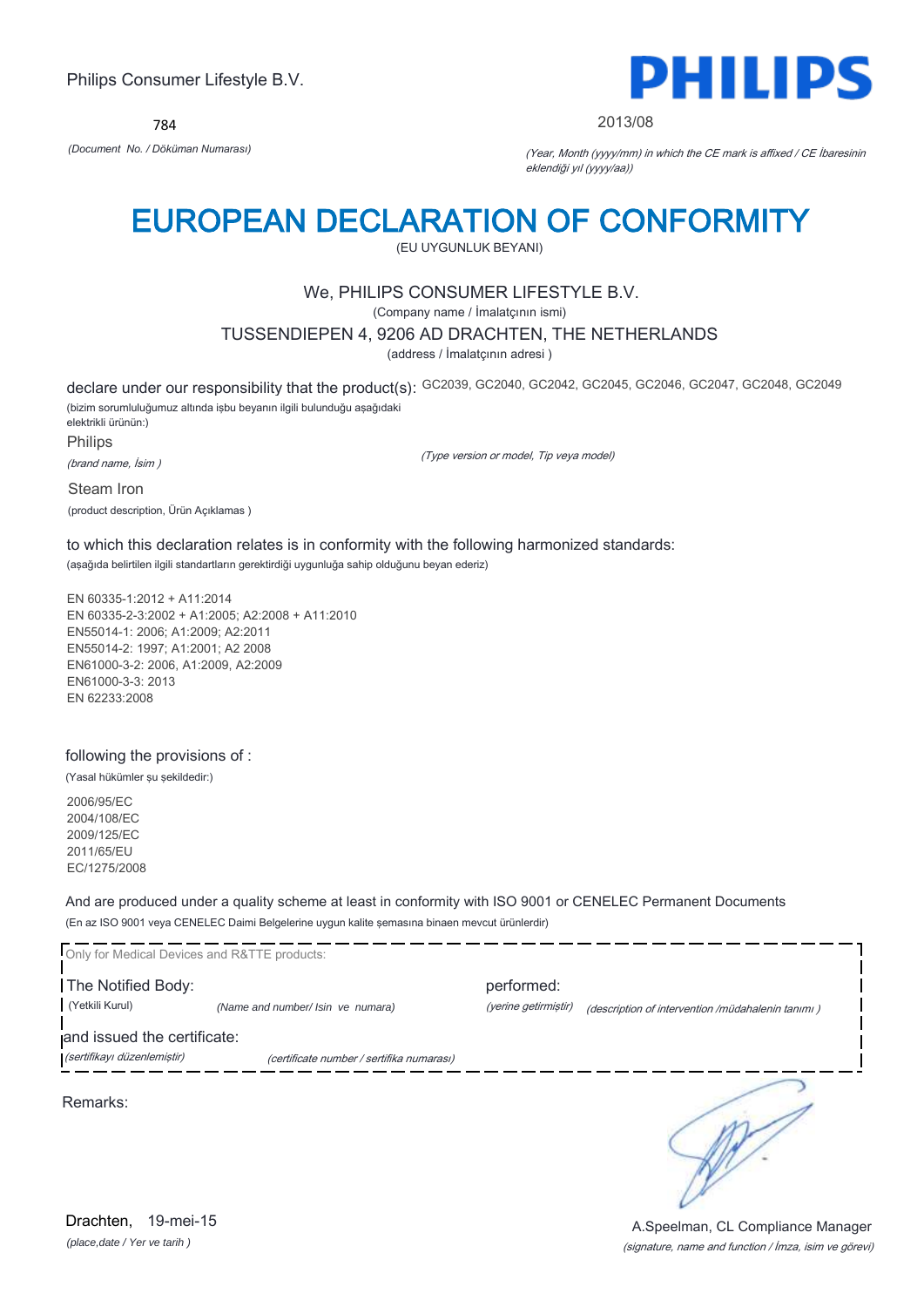784



#### 2013/08

*(Document No. / Broj izvještaja)* (Year, Month (yyyy/mm) in which the CE mark is affixed / Godina ishođenja CE oznake)

# EUROPEAN DECLARATION OF CONFORMITY

(Izjava o sukladnosti)

# We, PHILIPS CONSUMER LIFESTYLE B.V.

(Company name / Ime)

## TUSSENDIEPEN 4, 9206 AD DRACHTEN, THE NETHERLANDS

(address / Adresa)

declare under our responsibility that the product(s) GC2039, GC2040, GC2042, GC2045, GC2046, GC2047, GC2048, GC2049 (Odgovorno izjavljujemo da je elektični uređaj(i))

Philips

(brand name, Naziv robne marke)

(Type version or model, Tipska oznaka ili model)

Steam Iron (product description, opis proizvoda)

to which this declaration relates is in conformity with the following harmonized standards: (Na koje se ova izjava odnosi zadovoljava sljedeće usklađene norme)

EN 60335-1:2012 + A11:2014 EN 60335-2-3:2002 + A1:2005; A2:2008 + A11:2010 EN55014-1: 2006; A1:2009; A2:2011 EN55014-2: 1997; A1:2001; A2 2008 EN61000-3-2: 2006, A1:2009, A2:2009 EN61000-3-3: 2013 EN 62233:2008

### following the provisions of :

(Slijedom odredbi:)

2006/95/EC 2004/108/EC 2009/125/EC 2011/65/EU EC/1275/2008

And are produced under a quality scheme at least in conformity with ISO 9001 or CENELEC Permanent Documents (najmanje u skladu sa normom ISO 9001 ili)

| Only for Medical Devices and R&TTE products: |                                     |            |                                                   |
|----------------------------------------------|-------------------------------------|------------|---------------------------------------------------|
| The Notified Body:                           |                                     | performed: |                                                   |
| (Nadležno tijelo)                            | (Name and number/ Ime i broj)       | (Izveden)  | (description of intervention / Opis intervencije) |
| and issued the certificate:                  |                                     |            |                                                   |
| (l izdana je potvrda)                        | (certificate number / Broj potvrde) |            |                                                   |
| Remarks:                                     |                                     |            |                                                   |

*(place,date / Mjesto ,datum)* Drachten, 19-mei-15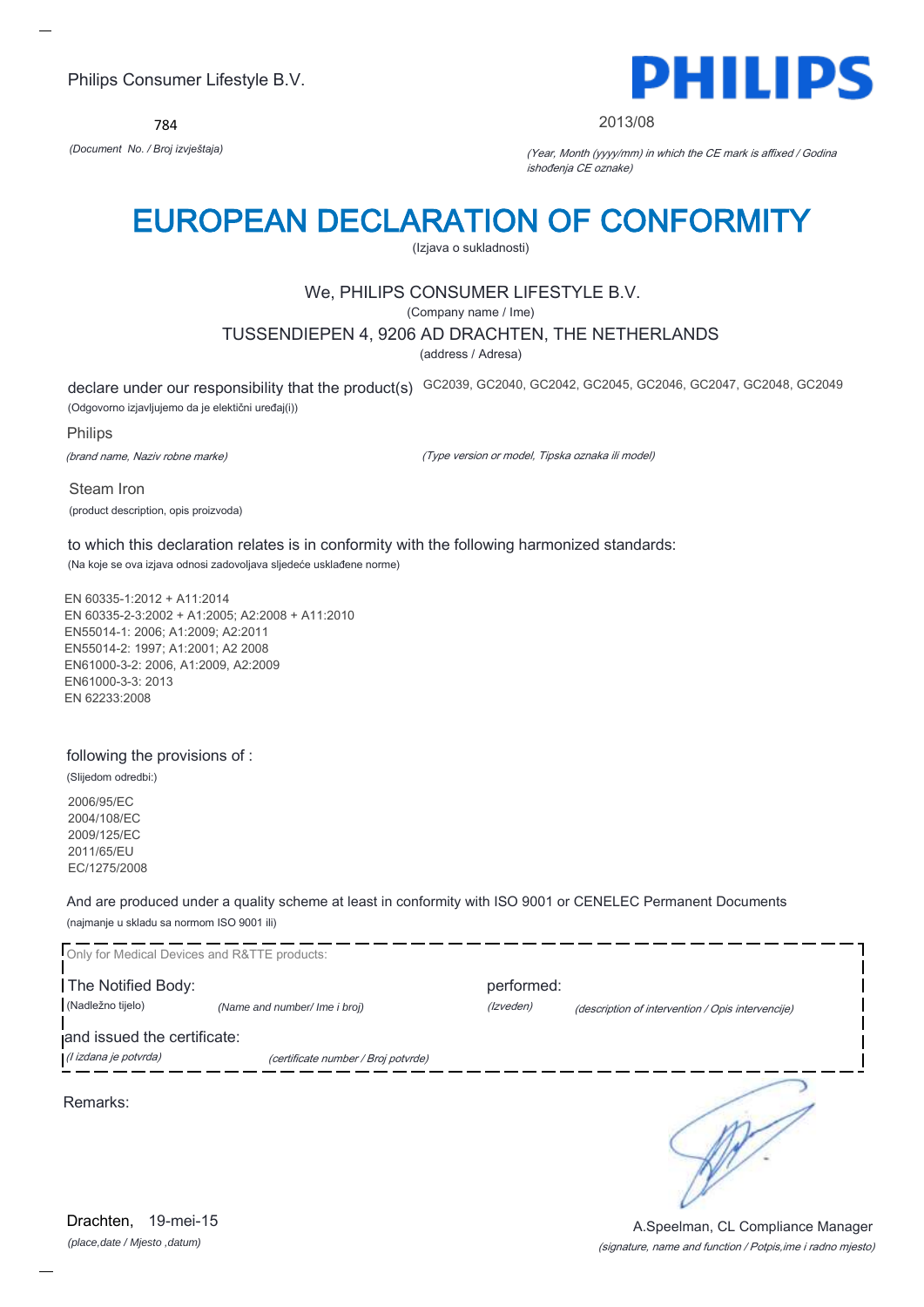784



### 2013/08

*(Document No. / Αρ. έκθεσης)* (Year, Month (yyyy/mm) in which the CE mark is affixed / Έτος επικόλλησης του σήματος συμμόρφωσης CE)

# EUROPEAN DECLARATION OF CONFORMITY

(ΔΗΛΩΣΗ ΣΥΜΜΟΡΦΩΣΗΣ CE)

## We, PHILIPS CONSUMER LIFESTYLE B.V.

(Company name / Επωνυμία)

## TUSSENDIEPEN 4, 9206 AD DRACHTEN, THE NETHERLANDS

(address / Διεύθυνση)

declare under our responsibility that the product(s) GC2039, GC2040, GC2042, GC2045, GC2046, GC2047, GC2048, GC2049 (Δηλώνουμε υπεύθυνα ότι το ηλεκτρολογικό προϊόν/ προϊόντα)

Philips

(brand name, ονομασία μάρκας)

(Type version or model, Τύπος έκδοσης ή μοντέλο)

Steam Iron (product description, περιγραφή προϊόντος)

to which this declaration relates is in conformity with the following harmonized standards: (στο οποίο/ στα οποία αφορά η παρούσα δήλωση συμμορφούται/ συμμορφούνται με τα εξής εναρμονισμένα πρότυπα)

EN 60335-1:2012 + A11:2014 EN 60335-2-3:2002 + A1:2005; A2:2008 + A11:2010 EN55014-1: 2006; A1:2009; A2:2011 EN55014-2: 1997; A1:2001; A2 2008 EN61000-3-2: 2006, A1:2009, A2:2009 EN61000-3-3: 2013 EN 62233:2008

### following the provisions of :

(Σύμφωνα με τις διατάξεις των οδηγιών)

2006/95/EC 2004/108/EC 2009/125/EC 2011/65/EU EC/1275/2008

# And are produced under a quality scheme at least in conformity with ISO 9001 or CENELEC Permanent Documents

(Και παράγεται/ παράγονται σύμφωνα με ένα ποιοτικό πρόγραμμα που συμμορφούται, κατ'ελάχιστον, με το πρότυπο ISO 9001 ή με τα Μόνιμα Έγγραφα Τεκμηρίωσης της CENELEC) ---------------------------\_\_\_\_\_\_\_\_  $- - - -$ 

| Only for Medical Devices and R&TTE products: |                                               |             |                                                      |
|----------------------------------------------|-----------------------------------------------|-------------|------------------------------------------------------|
| The Notified Body:                           |                                               | performed:  |                                                      |
| (Ο ειδοποιηθείς οργανισμός)                  | (Name and number/ Ονομασία και αριθμός)       | (διεξήγαγε) | (description of intervention / περιγραφή παρέμβασης) |
| and issued the certificate:                  |                                               |             |                                                      |
| (Και εξέδωσε το πιστοποιητικό)               | (certificate number / αριθμός πιστοποιητικού) |             |                                                      |
| Remarks:                                     |                                               |             |                                                      |